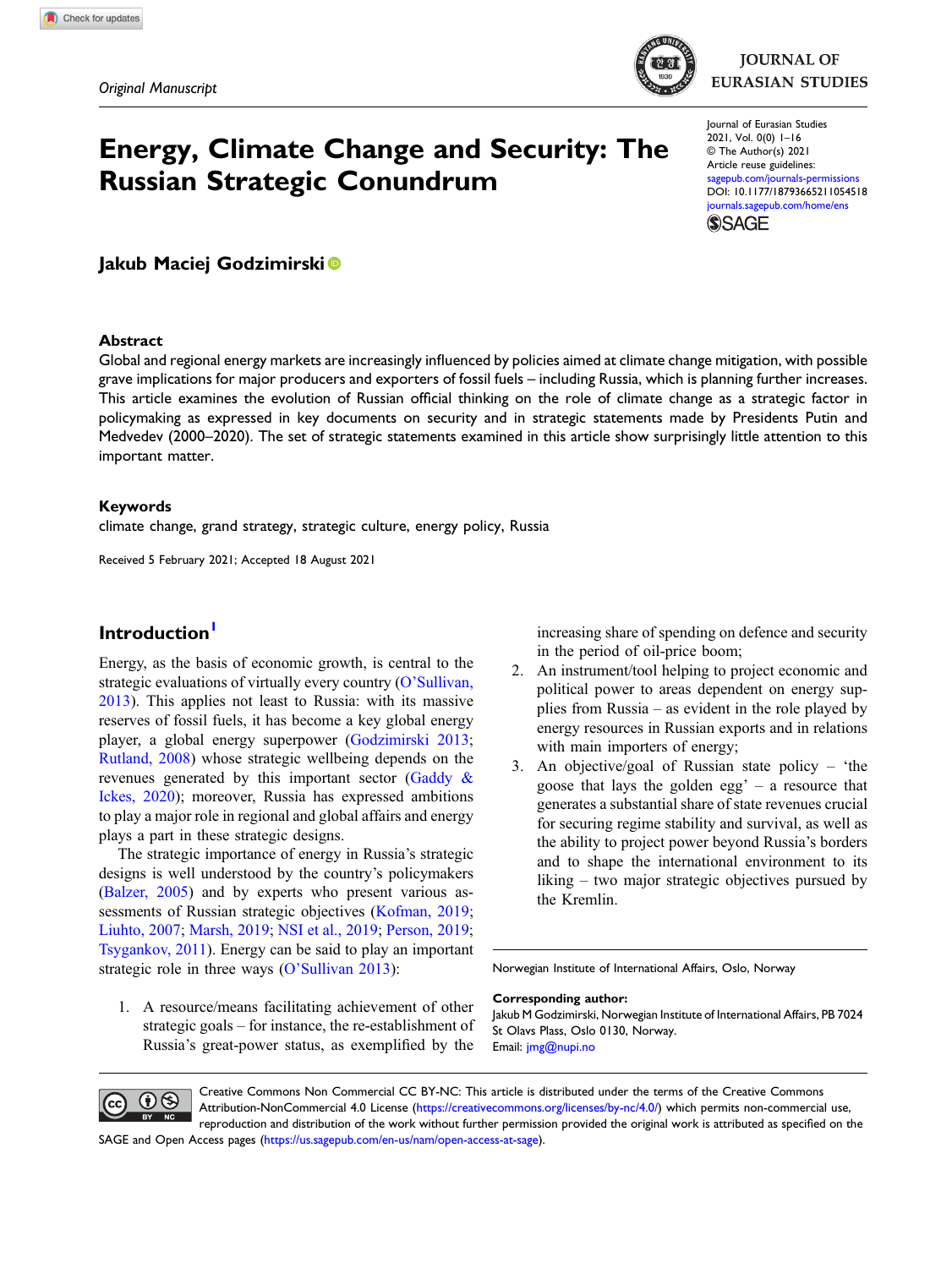Russia's endowment with energy resources is often presented as one of its key strategic advantages, but sometimes it also is viewed as creating a dangerous addiction on resource rent (Gaddy  $\&$  Ickes, 2020). When thinking in strategic terms, policymakers must explore how to combine various instruments of national power – including abundant energy resources – to achieve their strategic objectives in a given international context [\(Biddle, 2015](#page-13-5); [Milevski, 2018\)](#page-14-5).

Russia [\(IEA, 2020\)](#page-14-6) ranks as the top global exporter of energy, the third-biggest global producer and the fourthbiggest consumer of energy and emitter of greenhouse gases (GHGs). In 2018, Russia's total energy production reached 1484.1 mtoe: third place in the global ranking of energy producers, behind China and the USA. In 2019, Russia was the second-largest global producer of oil, behind the United States, with 560 mtoe, or 12.7% of global production, and the second-biggest exporter of oil after the Saudi Arabia, exporting 260 mtoe of oil. Also in 2019, Russia ranked as the second-biggest global producer of natural gas, with production reaching 750 bcm and was the number one global exporter of gas, exporting 265 bcm. In coal production, Russia occupied sixth position producing 418 mt of this commodity and ranked third on the list of coal exporters, exporting 189 mt. Altogether, Russia's net energy exports reached 701.3 mtoe, making it the number one global exporter of energy resources. To meet its domestic energy needs, Russia itself consumed 759.3 mtoe of energy ([IEA, 2020\)](#page-14-6).

As all countries need access to energy resources, achieving such access is often viewed as one of the goals of national grand strategy. But energy resources are also instrumental for achieving other grand-strategy goals. In Russia, the production and sales of energy commodities generate huge revenues for the state. Up to 50% of the state budget revenues has over the past years come from the energy sector; the Kremlin depends on these revenues to be able to implement various budgetfunded programmes – including the recent rearmament programmes that have improved Russia's military capabilities and social transfers that help secure political stability in the country ([Ministry of Finance Russia, 2020;](#page-14-7) see also [Bradshaw and Connolly 2016\)](#page-13-6). Energy resources are also Russia's main export commodity, generating up to 70% of the value of exports thereby securing trade surplus and influence ([Central Bank of Russia, 2020a\)](#page-13-7). Further, revenues generated by the energy sector have enabled Russia to amass huge gold and currency reserves, some of which are set aside as a financial cushion for times of crisis [\(Central Bank of](#page-13-8) [Russia, 2020b](#page-13-8), see also [Gaddy & Ickes, 2014](#page-13-9)). This makes the energy sector important in both economic, strategic and security terms ([Gaddy and Ickes 2014,](#page-13-9) [2020](#page-13-2); [Liuhto, 2007](#page-14-2)). This strategic connection is described in the 2003 official Russian Energy Strategy as follows [\(Government of the](#page-13-10) [Russian Federation, 2003](#page-13-10), 4):

Russia has abundant energy resources and a powerful fuel and energy sector that forms the basis of economic

development and is an instrument in [the] realization of domestic and foreign policy. The role of the country at the global energy market in many respects defines geopolitical influence.

However, strategic dependence on oil prices and the heavy interdependence between Russia as an energy producer/ exporter and the importing countries emplaces limitations on Moscow's freedom of action and may thus limit geopolitical influence. Since climate change and its impacts on strategic choices made by Russia and its energy partners may have serious implications for the future of the country's energy sector it is therefore important to examine whether and how the issue of climate change is factored in Russian strategic calculations. [\(Figure 1\)](#page-2-0).

This article aims to examine how the issue of climate change has been framed in Russian official debate on strategic national interests, 2000–2020. To achieve this goal, the author collected Russian texts of 37 official key documents presented at the official website of the Security Council of the Russian Federation as core texts on various aspects of national security.<sup>2</sup> Also texts of the official English translations of Presidential Addresses to the Federal Assembly (PAFA)<sup>[3](#page-13-12)</sup> were added to this collection of texts and the whole collection was examined using AntConc multi-platform, multi-purpose corpus analysis toolkit ([Anthony, 2020\)](#page-13-13). The aim of this examination was to map: 1) the main lines of reasoning about climate change as a strategic challenge, as reflected in official documents on security; 2) understandings of climate change as a strategic challenge in strategic PAFA statements made by Vladimir Putin and Dmitrii Medvedev between 2000 and 2020; 3) how these questions are reflected in the set of official doctrines on energy policy, security and international relations.

Given the centrality of energy resources in Russian strategic approaches, this article examines how Russian policymakers view the challenge of climate change in the broader context of debates on national strategy, security and the future of Russia as a key regional and global energy player.

# Dependence on External Energy Markets as a Strategic Factor

Russia's endowment with various types of energy resources helps Russia to cover its own needs and export huge volumes of energy to other markets. Russia uses almost 52% of energy produced within its borders to cover its own energy needs [\(IEA, 2020](#page-14-6)) and remains the world's top net exporter of energy having 701.3 mtoe in energy trade surplus ([IEA,](#page-14-6) [2020\)](#page-14-6). In 2019, Russia's shares in global exports of fossil energy commodities were 12.7% in oil, 13.2% in oil products, 26.1% in natural gas and 16.6% in coal ([BP 2020\)](#page-13-14).

Russia must find external markets for almost half of the energy it produces, making it extremely exposed to external factors (see [Turdyeva, 2020](#page-15-2) on Russia's oil-price vulnerability) and creating a situation characterized by relatively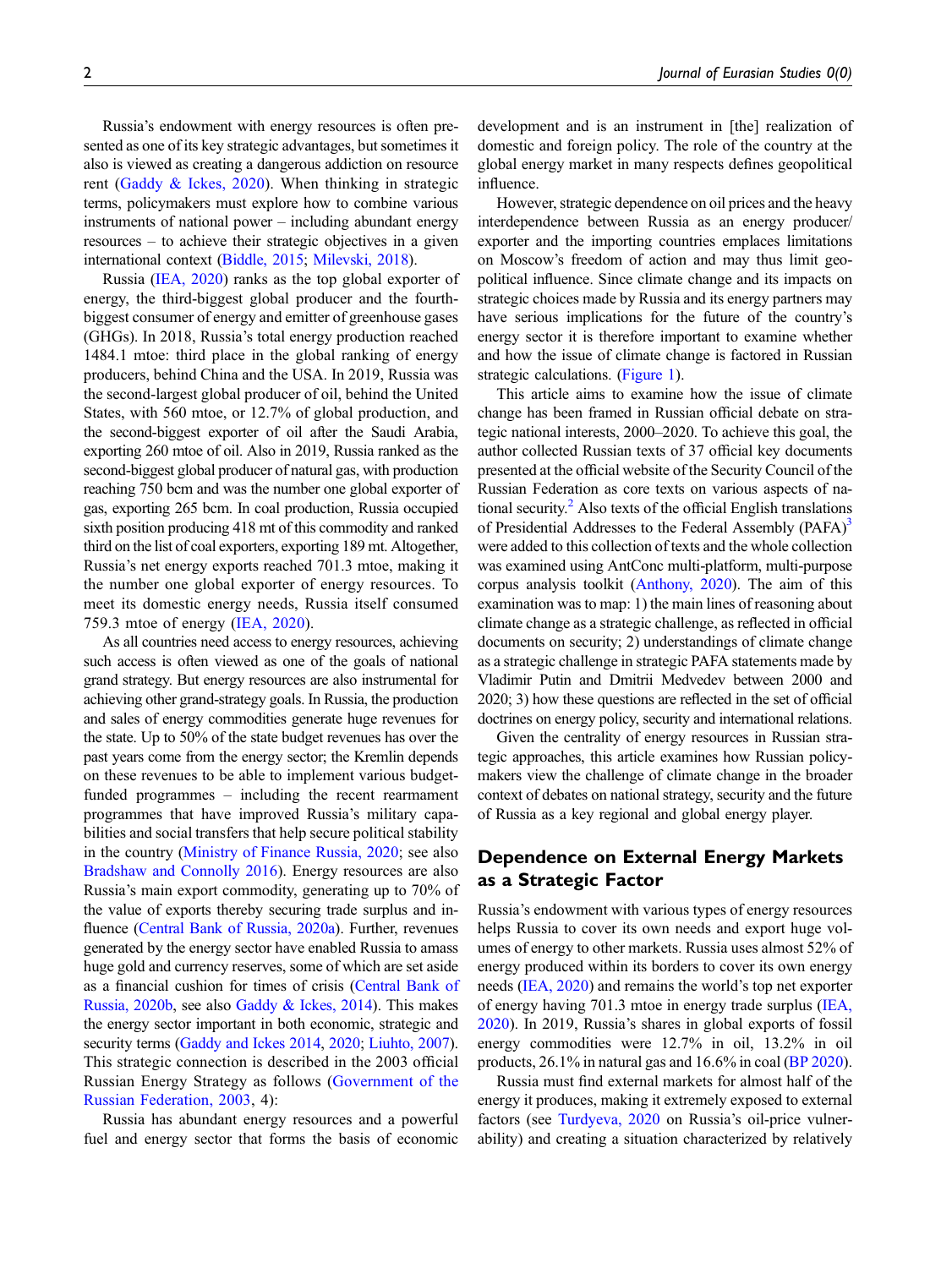

<span id="page-2-0"></span>Figure 1. Average annual oil price in USD (right scale), share of petroleum revenues in value of export and in budget revenues, share of spending on defence and security and social policy in budget (data from CBR and Ministry of Finance, Russian Federation).

high energy interdependence between Russia as a major energy producer/exporter and countries that depend on Russian energy to meet their own energy needs.

Russia's geography offers important opportunities for its energy producers and exporters, because of proximity of the major European energy markets with shrinking own energy production and relatively stable demand for energy (on the dominant position of the EU in this context see [Kardas, 2016](#page-14-8); [2017](#page-14-9)). Geography also makes it possible to swing to another major consumer – China, with its almost insatiable appetite for energy ([Zachmann, 2019](#page-15-3)). As a major producer and exporter of energy, Russia should be therefore expected to grasp the chance to diversify its markets to avoid over-dependence on only one consumer. Market diversification is particularly relevant now that political relations with main European consumers of Russian energy have become more constrained in the aftermath of the 2014 aggression against Ukraine [\(Godzimirski, 2016\)](#page-13-15). This conflict has undermined trust in Russia as a strategic partner: there have been concerns that Russia might use its energy resources as a political tool, whereas others hold that, due to the need to mitigate climate change, not only Russian but all fossil fuels should be banned ([Egenhofer et al., 2015\)](#page-13-16). It is argued that the growing political tensions in relations with the EU have been among the drivers of Russia's increased attention to opportunities in the growing Asian energy market ([Marsh,](#page-14-3) [2019\)](#page-14-3). By exporting more of its energy resources to Asia, first and foremost China, Russia could reduce its exposure to political pressures exerted by traditional energy partners in Europe and secure access to financing for developing new energy infrastructure and energy resources located closer to Asian markets [\(Overland & Kubayeva, 2018](#page-14-10); [Skalamera, 2018](#page-15-4)).

By 2019 Russia had succeeded only partly in energy export diversification, as Europe/EU remained the main market for Russia's energy commodities. Russia exported 153 mtoe of oil to Europe; China was the second most important market for oil from Russia, receiving 77.7 mtoe ([BP 2020](#page-13-14)). Further, the share of Europe in exports of Russian oil was 53.5%, whereas against slightly more than 27% went to China. The situation was similar in the export of oil products, with Europe receiving 106.1 mtoe (64.5%); Asia and Pacific 14.9%, but China only 1.9%. In 2019,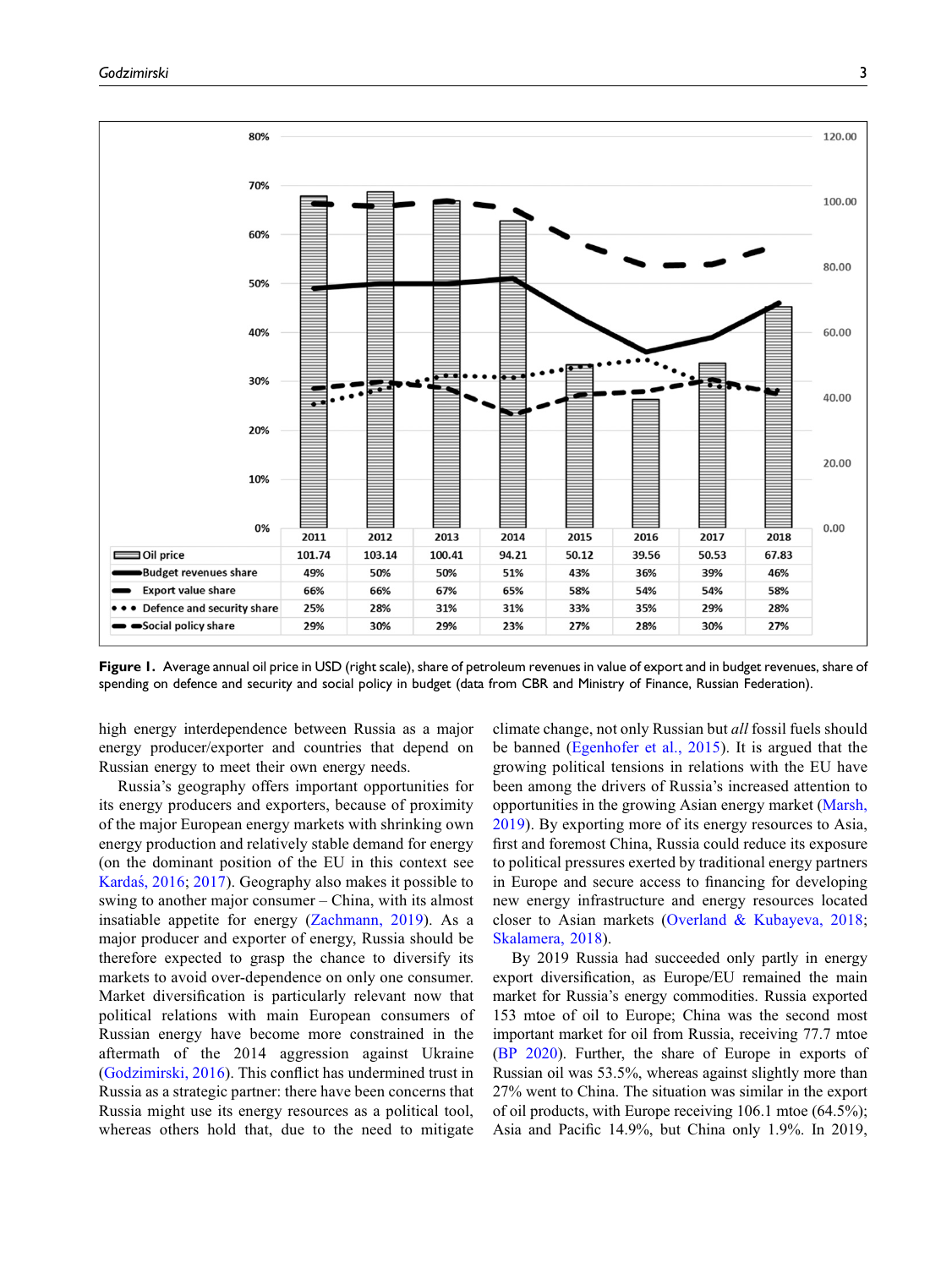Russia exported 256.6 bcm of gas, 39.4 bcm (15.3%) of which as LNG. Most of the piped Russian gas – 188 bcm, or 86.5% of piped export – went to Europe: export to Asia was almost non-existent as of end 2019 but the situation changed with opening of the Power of Siberia pipeline in December 2019. Further, most of the Russian LNG export – 20.5 bcm  $(52\%)$  – went to Europe, whereas 17.9 bcm  $(45.4\%)$  went to Asia, which had been intended as the main receiver. Finally, as to exports of Russian coal, Europe received 41%, and Asia/Pacific had a 50% share.

From the viewpoint of Russia as a major fossil-fuel producer/exporter, the strategic energy turn to Asia could also delay the negative impacts of the global green energy transition on Russia's ability to market its fossil fuels, preventing them from becoming stranded assets. This has become increasingly salient as Russia is still heavily dependent on access to the EU energy market, while EU policymakers seem increasingly serious about making the EU transit to a greener energy future [\(European Commission, 2020](#page-13-17)).

Surely, this planned greening of the European energy mix, which might in the mid- and long-term perspective result in a ban on the import of Russian fossil fuels, could be expected to make alarm bells ring in Russia [\(Guriev, 2020](#page-14-11); [Mitrova, 2020\)](#page-14-12). However, according to the latest official energy strategy ([Government of the Russian Federation,](#page-13-18) [2020](#page-13-18)), by 2035 Russia expects to increase its export of fossil fuels and petroleum products by 15.2% (low scenario) or by 46.2% (high scenario). Export of coal and coal products is expected to increase by 22.2% (low scenario) or by 86.4% (high scenario); export of oil is expected to decrease by 6.5 or by 3.3%, respectively, and piped gas to increase by 15.8% (low scenario) or by 36.3% (high scenario); LNG by more than 400% (low scenario) and by 702.6% (high scenario). Also exports of petrol and diesel fuel are to increase by between 425.2 and 472.7% and by 53.1 and by 81%, respectively. But – will demand in traditional target markets for Russian fossil-fuel exports be sufficient to accommodate the export interests of Russian producers now that the pace and the scope of the fourth energy transition seem poised to change the logics of the global energy game [\(Korppoo et al.,](#page-14-13) [2015](#page-14-13); [Korppoo, 2015;](#page-14-14) [Kokorin & Korppoo, 2017](#page-14-15); [Makarov](#page-14-16) [et al. 2017,](#page-14-16) [2020;](#page-14-17) [Makarov, 2020](#page-14-18); [Poberezhskaya, 2016](#page-14-19))? In the next section we examine how the questions of climate change and the fourth energy transition are factored and framed in the official Russian strategic discourse.

# Russian Official Debate on Climate Change and Energy Transition

Several sets of Russian official documents are relevant for mapping the evolution of official thinking on climate change. The focus here is on the Putin years (2000–2020) and official set of documents on national security and strategy.

We start by exploring how core official texts on Russian security policy presented on the website of the Security Council of the Russian Federation address the question of climate change and energy transition. We begin with a quantitative examination of how the question of climate change is addressed in these documents. Then follows a quantitative and qualitative analysis of how the views on climate change of presidents Putin and Medvedev have evolved, examining the texts of the Presidential Addresses to the Federal Assembly (PAFA) given between 2000 and 2020. Finally, we examine how these questions are addressed in the current set of relevant Russian doctrines, to see whether and how these concerns are framed in official Russian policy guidelines.

The choice of this set of official documents is explained by their relevance and representativeness. The Security Council of the Russian Federation (SCRF) is the main body coordinating policy on strategically important questions, so documents from its official website can be understood as expressing official views on strategically important issues. Presidential Addresses to the Federal Assembly of the Russian Federation (PAFA) can show how Russian official approaches to various issues, including the climate change challenge have evolved over the past twenty years. Examination of relevant documents of doctrinal character can indicate how questions related to climate change have been internalized by the broader policymaking community.

### Russian security doctrines on climate change as a strategic concern

The SCRF website presents a list of 37 documents as key texts on national security and strategy, $4$  divided into seven categories: (1) founding documents, (2) international security, (3) military and military defence-industry security, (4) economic security, (5) state and public security, (6) antiterrorism activities and (7) information security. Excerpts from the 1993 Constitution are the earliest text in this set. Two other documents were published in the late 1990s; the remainder emerged in or after 2000, the latest in 2017. Further, this list contains references to all PAFA speeches between 2000 and 2020.

This set of official Russian documents on security was used to map the occurrences of two terms: KJIHMAT\* (climat\*) and  $\varphi$ Hep $\Gamma^*$  (energ\*) to show how questions related to climate change and energy figure in the most representative collection of Russian official texts on strategy and security. (See [Table 1.](#page-4-0))

[Table 1](#page-4-0) offers some interesting insights. 'Climate' is mentioned altogether 276 times in this set of documents and 'energy' 1635 times. Both terms are strongly represented in documents on economic security, with 230 and 1427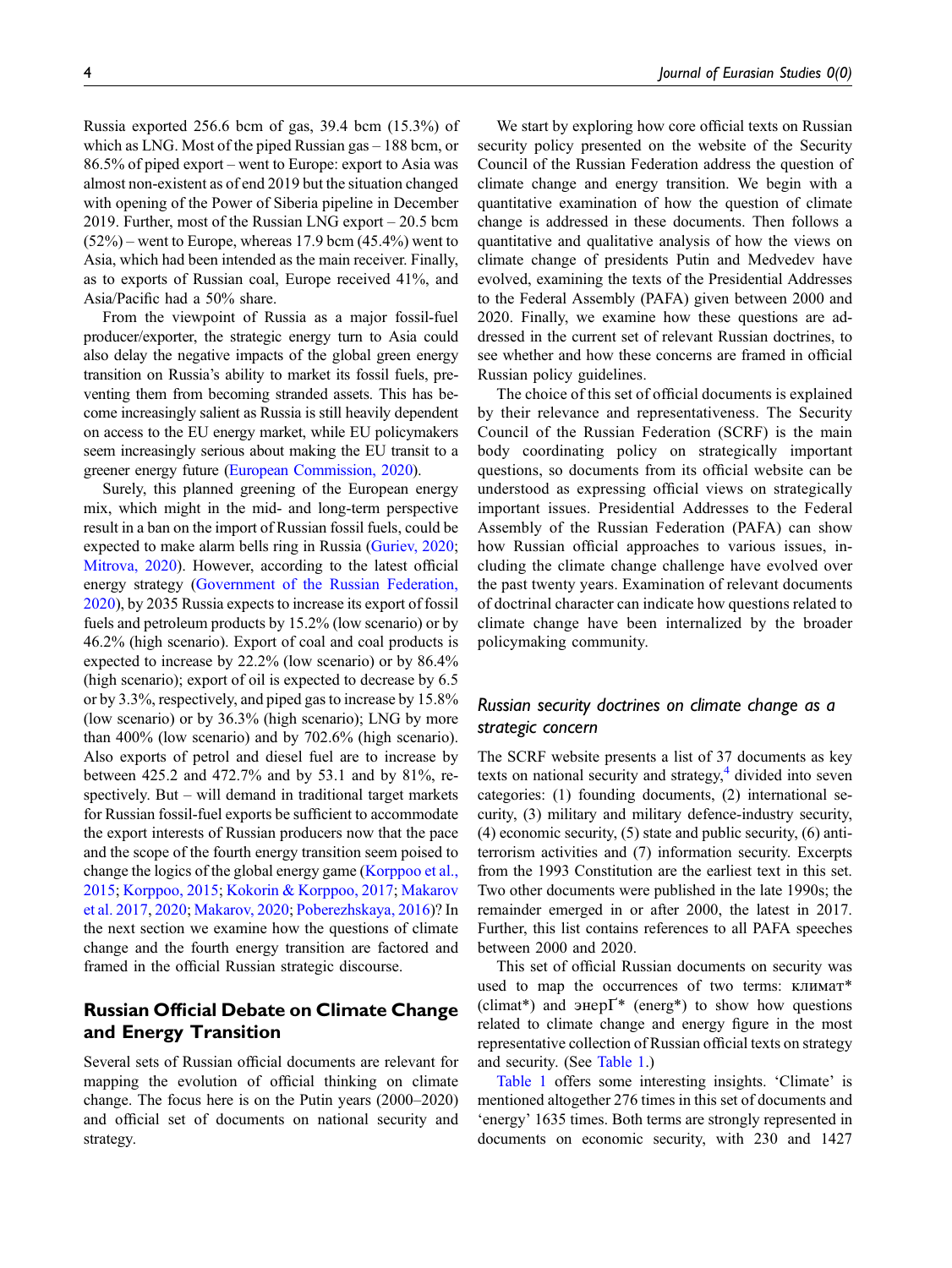<span id="page-4-0"></span>Table 1. Occurrences of the strings  $KJIMMAT^*$  (climat\*) and  $\text{3Hepi}^*$  (energ\*) in key Russian texts on national security.

| Documents from SCRF                                                                          | <b>Hits:</b> климат*<br>$(Climat^*)$ | Hits: энер $\Gamma^*$<br>(energ*) | Year     |
|----------------------------------------------------------------------------------------------|--------------------------------------|-----------------------------------|----------|
| <b>Founding documents</b>                                                                    | 37                                   | 113                               |          |
| Constitution of the Russian Federation (extract, Article 83)                                 |                                      |                                   | 1993     |
| Federal Law 'On Security'                                                                    |                                      |                                   | 2010     |
| National Security Strategy of the Russian Federation                                         | 4                                    | 25                                | 2015     |
| Annual Addresses of the President of the Russian Federation                                  | 33                                   | 88                                | $2000 -$ |
|                                                                                              |                                      |                                   | 2020     |
| International security                                                                       | 4                                    | $\overline{14}$                   |          |
| The foreign policy concept of the Russian Federation                                         | 4                                    | $\mathbf{H}$                      | 2016     |
| Decree 'On measures to implement the foreign policy of the Russian Federation'               |                                      | 3                                 | 2012     |
| Military and defence industry security                                                       | 4                                    | 79                                |          |
| Maritime Doctrine of the Russian Federation                                                  | 4                                    | 18                                | 2015     |
| Federal Law 'On Military-Technical Cooperation with Foreign States'                          |                                      |                                   | 1998     |
| On the State Defence Order                                                                   |                                      | 3                                 | 2012     |
| On the Advanced Research Foundation                                                          |                                      |                                   | 2012     |
| Fundamentals of state policy in the field of ensuring chemical and biological safety         |                                      |                                   | 2013     |
| Fundamentals of state policy in the field of nuclear and radiation safety                    |                                      | 55                                | 2012     |
| Military Doctrine of the Russian Federation                                                  |                                      | 2                                 | 2014     |
| <b>Economic security</b>                                                                     | 230                                  | 1427                              |          |
| Environmental Doctrine of the Russian Federation                                             | 3                                    | 7                                 | 2002     |
| Fundamentals of state policy of the Russian Federation in the Arctic until 2020              | 8                                    | 5                                 | 2008     |
| Food Security Doctrine of the Russian Federation                                             | 2                                    |                                   | 2012     |
| Water Strategy of the Russian Federation for the period until 2020                           | 5                                    | $\overline{13}$                   | 2009     |
| Climate Doctrine of the Russian Federation                                                   | 190                                  | 23                                | 2009     |
| Energy Strategy of Russia for the period until 2030                                          | 16                                   | 1365                              | 2009     |
| Transport Strategy of the Russian Federation for the period until 2030                       | 6                                    | 14                                | 2014     |
|                                                                                              |                                      | $\mathbf{2}$                      |          |
| State and public security                                                                    |                                      |                                   |          |
| Fundamentals of the border policy of the Russian Federation                                  |                                      |                                   | 1996     |
| The concept of cross-border cooperation in the Russian Federation                            |                                      | $\mathbf{I}$                      | 2001     |
| The concept of state migration policy of the Russian Federation for the period until<br>2025 |                                      |                                   | 2012     |
| The concept of public safety in the Russian Federation                                       | ı                                    | ı                                 | 2013     |
| Strategy of the state anti-drug policy of the Russian Federation until 2020                  |                                      |                                   | 2010     |
| Strategy of the state national policy of the Russian Federation for the period until<br>2025 |                                      |                                   | 2012     |
| Strategy for countering extremism in the Russian Federation until 2025                       |                                      |                                   | 2014     |
| Anti-terrorism activities                                                                    | 0                                    | 0                                 |          |
| Official website of the National Anti-Terrorism Committee                                    |                                      |                                   |          |
| Federal law 'On the Fight Against Terrorism'                                                 |                                      |                                   | 2004     |
| Federal Law 'On Countering Extremist Activities'                                             |                                      |                                   | 2002     |
| Federal Law 'On Combating the Legalization of Criminally Received Incomes and                |                                      |                                   | 2001     |
| Financing of Terrorism'                                                                      |                                      |                                   |          |
| Information security                                                                         | 0                                    | 0                                 |          |
| Information Security Doctrine of the Russian Federation                                      |                                      |                                   | 2016     |
| Convention on ensuring international information security (concept)                          |                                      |                                   | 2011     |
| State policy in the field of ensuring the security of automated control systems []           |                                      |                                   | 2012     |
| State policy in the field of international information security []                           |                                      |                                   | 2013     |
| Extract from the main directions of scientific research in the field of ensuring             |                                      |                                   | 2017     |
| information security $[]$                                                                    |                                      |                                   |          |
| Extract from the state system for detecting, preventing and eliminating the                  |                                      |                                   | 2014     |
| consequences of computer attacks []                                                          |                                      |                                   |          |
| Total in all documents                                                                       | 276                                  | 1635                              |          |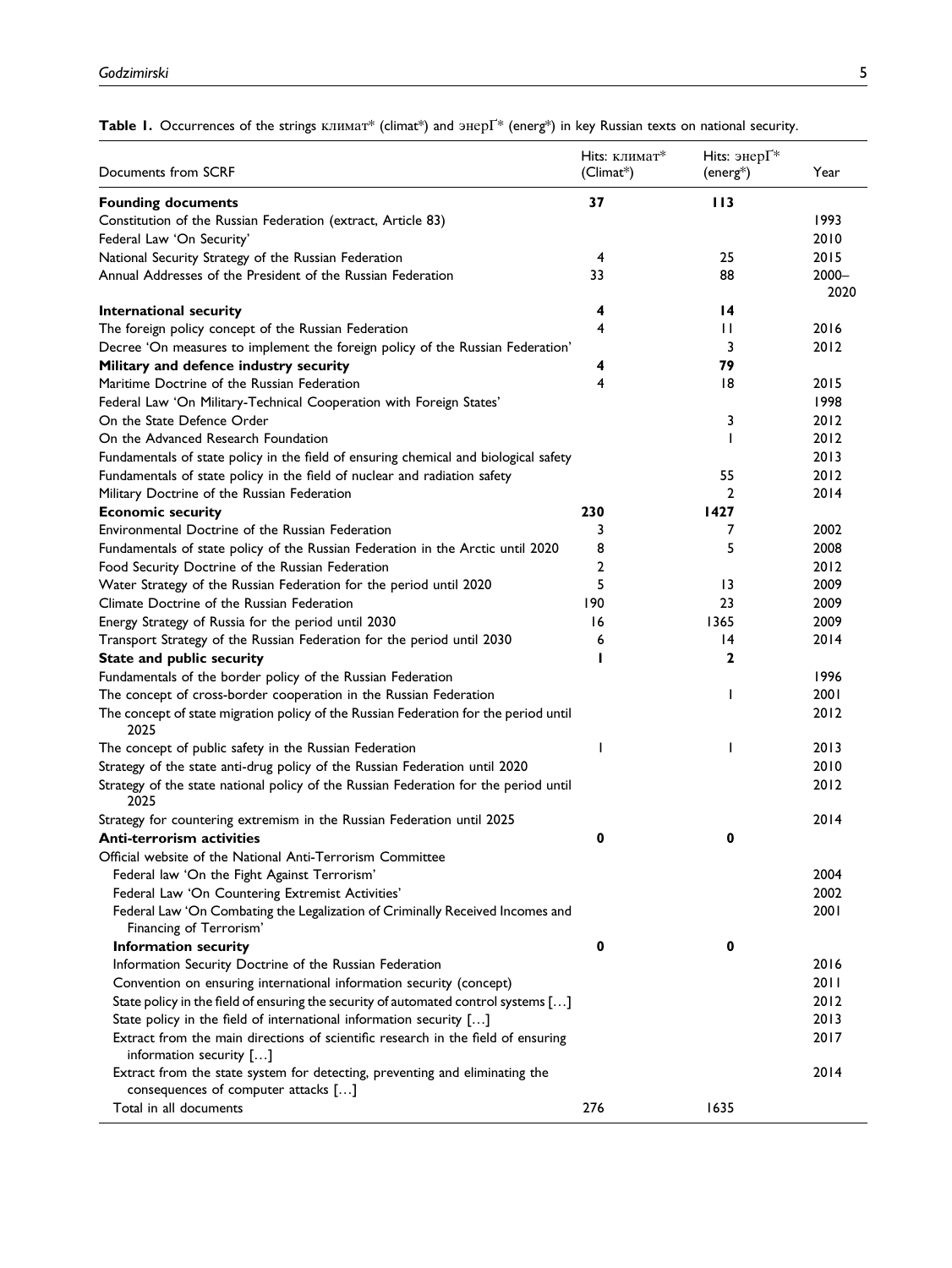mentions, respectively. The central document dealing with the issue of climate is the 2009 Climate Doctrine of the Russian Federation, with 190 mentions of 'climate'; unsurprisingly, the Energy Strategy of Russia for the period until 2030 has the most mentions of the term 'energy'. Further, the two terms are mentioned in the set of founding documents – 'climate' 37 times and 'energy' 113 times – and in documents on military and defence security (4 and 79 mentions), as well as in the category International security, with 4 and 14 mentions. In the remaining categories, the two terms occur occasionally or not at all.

The two strategic documents with most of the mentions of the 'climate' and 'energy' approach the issue of climate change impact on Russia in a 'compartmentalized' manner, without presenting a comprehensive, intersectoral understanding of this strategic challenge which is often typical in the Russian bureaucratic context. In the Energy Strategy of Russia ([Ministry of Energy, 2009](#page-14-20)), the issue of climate change is mentioned directly only two times – as a risk with unpredictable impacts on the global energy market, and as a key driver of the development of renewable sources of energy, intended to reduce the rate of growth of anthropogenic load on the environment and help to mitigate climate change.

The 2009 Climate Doctrine ([President of the Russian](#page-15-5) [Federation, 2009](#page-15-5)) is the most comprehensive official document dealing with the issue of climate change and mentions it 90 times. The opening sentence describes climate change as a pressing international problem, a complex interdisciplinary issue with impacts on the environmental, economic and social aspects of sustainable development of Russia, expected to accelerate in the 21st century. Climate change must be taken into consideration as a major longterm element in the security of the Russian Federation and as such requires a comprehensive and balanced public approach. Climate change poses not only scientific challenges: due to its expected impacts on many aspects of everyday life, economy and security, it should be dealt with politically. In designing and implementing national climate policy, the authorities should take steps in line with national interests, with a focus on mitigating the adverse effects of climate change. The 2009 Climate Doctrine states clearly that the anticipated climate changes, with global impacts, pose a threat to Russian security. As climate change is likely to affect the regions of the Russian Federation and various groups, economic sectors and natural sites differently, national climate policy should consider all related losses and benefits, taking their specific vulnerabilities into consideration.

The Doctrine outlines the main objectives of Russia's climate policy, with a list of measures to be taken to make the country better prepared to cope with the challenges. Some of the proposed measures will also have impacts on the energy sector: the Doctrine calls for reducing GHG, proposing, inter alia, to enhance energy efficiency in all economic sectors and to expand the use of renewable and alternative energy sources. Further, the Doctrine notes specific Russian factors that must be taken into consideration, such as the vast territory of the country, much of which will be exposed to the negative effects of climate change. It also notes the possible positive impacts, and the advantages Russia has as regards dealing with climate change.

For those who are responsible for national security policy, a better understanding of the negative impacts of climate change is of paramount importance. The 2009 Climate Doctrine lists the following possible negative impacts of climate change: increased health risks in some groups; increased occurrence, intensity and duration of droughts in some regions, and extreme precipitation patterns, with floods, soil over-moisture, dangerous for agriculture, in others; increased fire risk in forest areas; permafrost degradation in the northern regions; disturbance of the ecological balance; prevalence of infectious and parasitic diseases and increased electric power consumption for summertime air conditioning. Further, strategic calculations should take into account the possible *positive* effects of climate change in Russia, which include decreased energy consumption during heating seasons; improved ice situation with better conditions for freight hauling in the Arctic seas and easier access to the Arctic continental shelf and its exploration; improved structure and expansion of plant cultivation area, with more efficient cattle breeding; and greater productive efficiency of boreal forests.

Also the 2002 Environmental Doctrine ([Government of](#page-13-20) [the Russian Federation, 2002](#page-13-20)) might have been expected to pay attention to the issue of climate change. However, we find only three mentions of climate-related issues – climate change is noted twice among the factors causing degradation of the natural environment and as an issue that must be studied further to understand the potential impacts on nature. The 2008 Arctic Strategy ([Security Council of the](#page-15-6) [Russian Federation, 2008\)](#page-15-6) contains eight mentions of climate-related issues; climate change is described as a factor influencing ecological security that must be studied and dealt with in the Arctic region, where harsh climatic conditions are a significant element in the broader picture. The 2009 Water Strategy ([Government of the Russian](#page-13-21) [Federation 2009\)](#page-13-21) has two references to climate change as an important factor in shaping future policies in this area. The 2012 Food Security Doctrine ([Government of the](#page-13-22) [Russian Federation, 2010](#page-13-22)) mentions climate change only once: as an agro-ecological risk to be aware of. The 2014 Transport Strategy ([Government of the Russian Federation,](#page-13-23) [2014\)](#page-13-23) has six mentions of 'climate', but five of them refer to the investment climate as a factor that will shape the future of transport in Russia. The 2015 Maritime Doctrine [\(President of the Russian Federation, 2015a\)](#page-15-7) contains four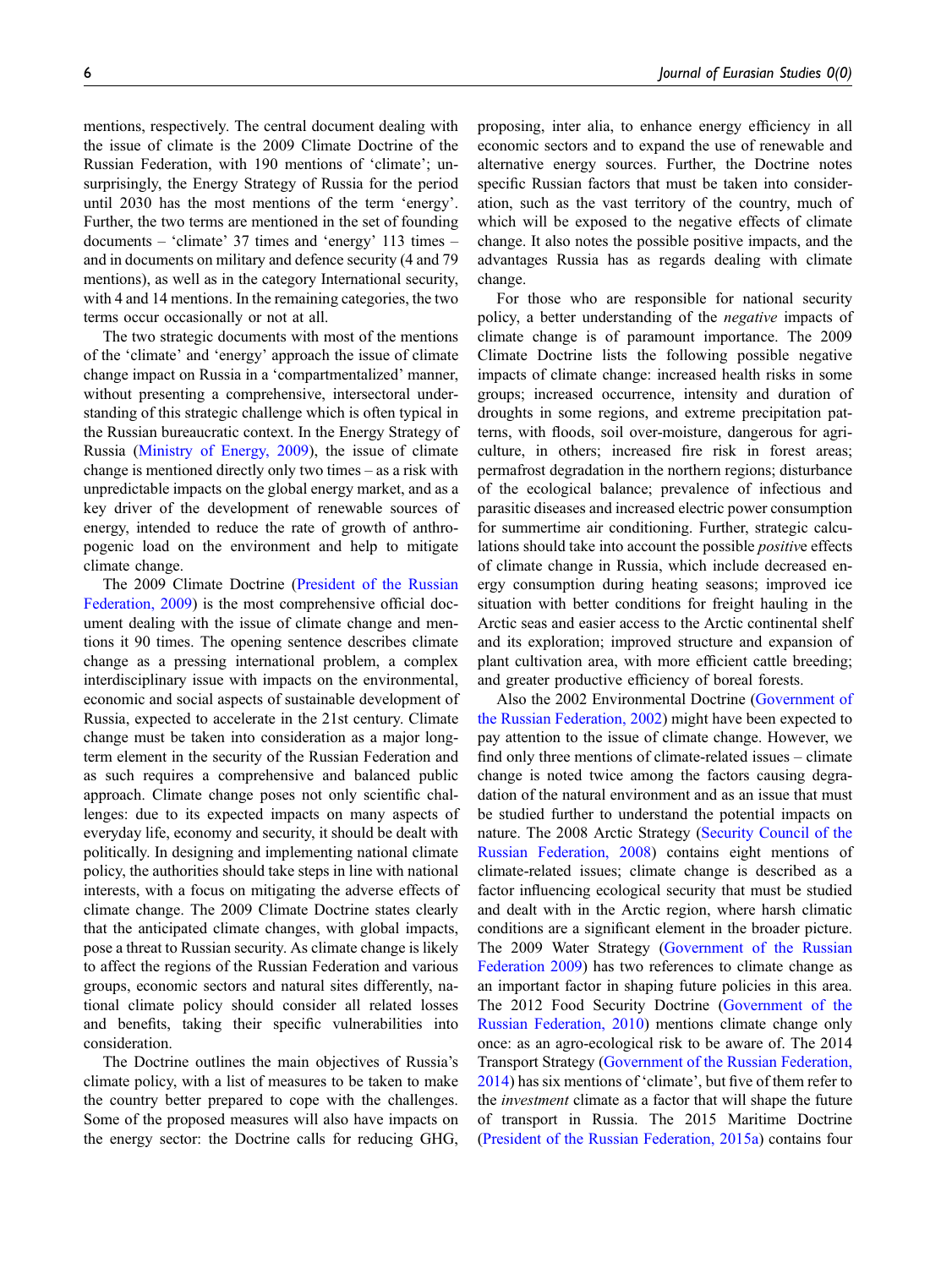mentions of climate; it calls for a better understanding of the impacts of seas and specific regions – the Arctic and the Antarctic – on global climate trends.

Finally, there are two strategic documents that deal more directly with the question of national security and Russia's international position. Each contains four mentions of climate. The 2015 National Security Strategy of the Russian Federation ([President of the Russian Federation, 2015b](#page-15-8)) identifies climate change as one of the more tangible factors influencing security – together with freshwater shortages, demographic factors, problems in natural environment, food shortages and various epidemics. Climate change is also described as a cause of various natural disasters, accidents and catastrophes mentioned as among the most serious threats to Russia's security. Finally, global climate change is listed together with economic activity as an element that must be factored in when dealing with the possible negative impacts of human activity on ecology. The Foreign Policy Concept of the Russian Federation ([President of the Russian](#page-15-9) [Federation, 2016](#page-15-9)) mentions climate change as among the transborder challenges and threats in today's world – together with the proliferation of weapons of mass destruction, illegal arms trade, illegal migration, human and drug trafficking, corruption, piracy, cybercrime, global poverty and questions related to food, ecological and sanitaryepidemic security. As all these transborder challenges and threats must be dealt with by the international community and organizations, the Russian Federation favours expanding international cooperation with a view to ensuring environmental security and fighting climate change; it sees the 1995 Paris Agreement as a reliable regulatory framework for cooperation on climate-related issues.

### Climate change in Presidential Annual Addresses to the Federal Assembly (PAFA)

Examination of the set of official Russian documents on various aspects of security has shown a certain level of awareness of the gravity of the problem of climate change among Russian policymakers. Such issues are discussed thoroughly in several documents, also those dealing directly with national security. However, due to specific features of the Russian political setting and the relatively high level of personalization of power and concentration of power in the power vertical controlled in various manners by the country's president, it is important to examine how the issue of climate change is addressed in the set of strategic statements made by presidents Vladimir Putin and Dmitrii Medvedev between 2000 and 2020. In their annual addresses to the Federal Assembly of Russian Federation, both leaders have presented their views on the most important issues facing Russia. Through an examination of these 19 statements, we can reconstruct the map of issues considered important and see what place climate change occupies on this strategic ideational map.

[Figure 2](#page-7-0) presents the results of a quantitative examination of these 19 strategic statements. We see that climaterelated questions are mentioned in these documents 33 times; energy seems to interest Russian leaders even more, as the term 'energy' (and its variants) is mentioned 85 times. However, closer scrutiny of this set of documents leads to some puzzling conclusions. Russia's most influential political leaders seem to have been preoccupied with a different climate change than the one Russian official doctrines have identified as a serious challenge or even threat to Russia's security. Of the 33 mentions of 'climate' in this set of strategic statements made by the two Russian presidents, eighteen concern the business climate, nine the investment climate, and two climate conditions as factor driving costs and energy consumption up in Russia. In addition, there is one mention of the moral climate in Russia, one mention of a favourable climate for the development of Russian culture, and one of the entrepreneurial climate in Russia. Only in 2020 is climate change per se mentioned in this set of key presidential statements made over the past twenty years as an issue requiring a higher level of international cooperation that Russia is interested in joining. President Putin said the following ([PAFA 2020\)](#page-14-21):

I would like to stress that Russia is ready to support Russian and foreign scientists' joint research on ecology, climate change, environmental and ocean pollution. These are global development challenges shared by everyone.

Examination of the 19 PAFAs also reveals that interest in energy is much more prominent in the strategic speeches of the two Russian presidents than their interest in climate change. What are the dominant motives in the presidents' discourses on energy? Do they see any impact that climate change can have on the Russian energy sector in a short-, mid- and long-term perspective?

To show what 'energy' means to Russian presidents, we examined not only occurrences of the term 'energy' but also occurrences of terms referring to various types of energy. [Table 2](#page-8-0) shows what types of energy are dominant in the official presidential discourse and the evolution of their interest in various sources of energy over the past twenty years.

This simple quantitative examination reveals some interesting points. First, the interest in various types of energy expressed by these presidents in their strategic speeches reflects the perception of the strategic importance of various types of energy in Russian strategic calculations as these have evolved over the past twenty years. Oil, nuclear energy and gas dominate the picture, for various reasons. Oil and gas are the backbone of the Russian economy and the main source – together with petroleum products – of export and budget revenues. Nuclear energy is one of the technological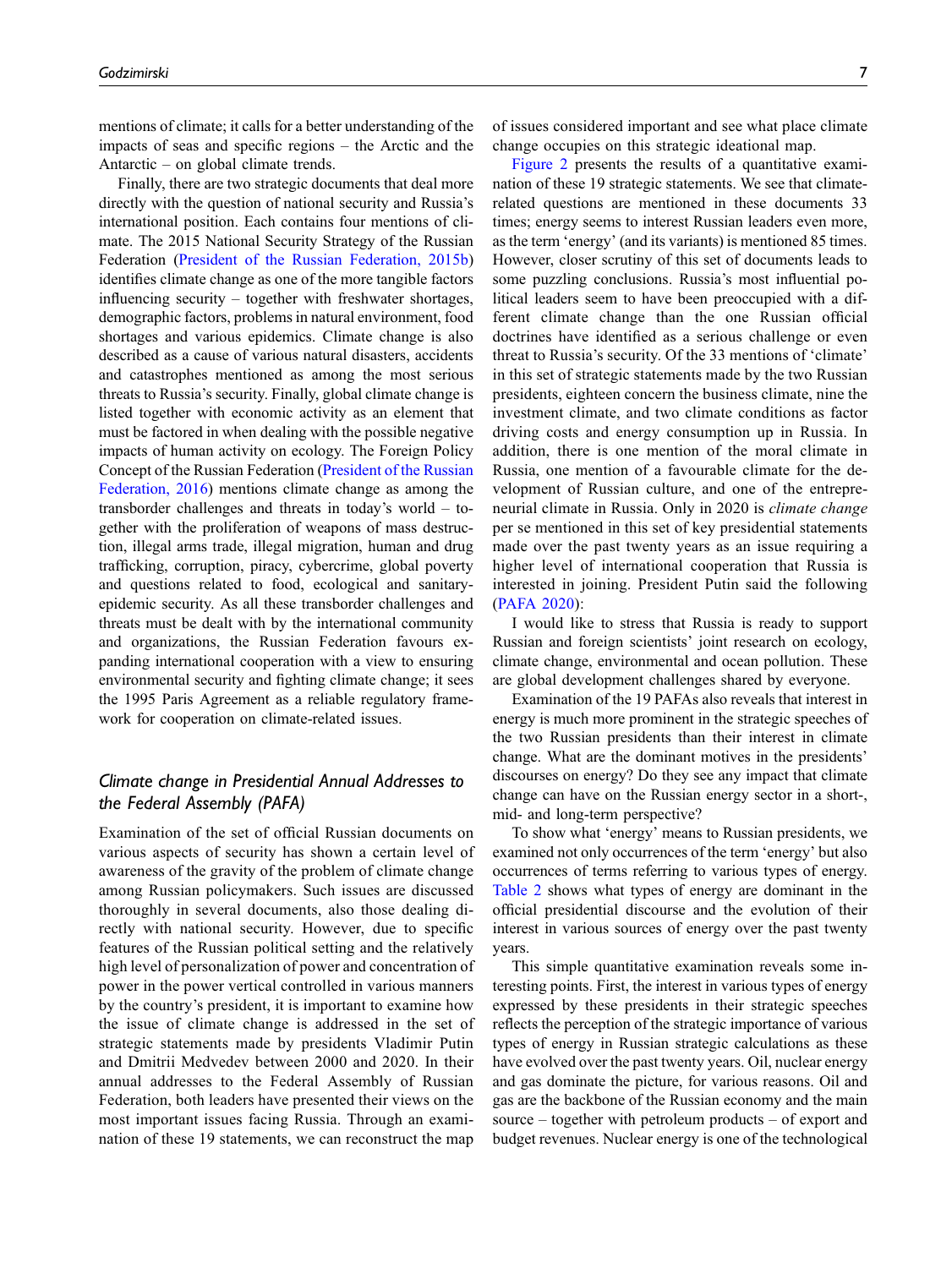

<span id="page-7-0"></span>Figure 2. Occurrences of terms climat\* and energ\* in Presidential Addresses 2000-2020

edges Russia still has in the global context; as the overwhelming interest in the military dimension of nuclear energy shows, it is also central to the broader strategic security context, providing 'strategic nuclear life insurance'. This opinion was expressed clearly in President Medvedev's 2009 PAFA, where he noted that oil and gas production facilities 'generate most of our budget revenue' while 'nuclear weapons … guarantee our security'. In addition, as President Putin put it in his 2019 PAFA, 'the nuclear defence project gave the country nuclear power'– one of few historical examples of a successful transfer of technology from the military sphere to civilian use in Russia. The increased interest in electricity expressed in 2007 may be explained by the ongoing preparations for launching a major reform of the Russian energy sector planned for 2008 – the liberalization of the power-generation sector, to be coordinated by the father of the liberal turn in the Russian economy, Anatoly Chubais.

Second, and disturbingly, this detailed examination reveals these two presidents' utter lack of interest in renewable energy or the impacts of climate change on Russia and its energy sector. The only form of renewable energy mentioned in their speeches is hydropower: four mentions (PAFA 2007) made in connection with discussion of the planned liberalization of the power generation sector. Additionally, two mentions of hydrogen as a potential source of energy (PAFA 2006 and 2009) might be viewed as a possible input to changing the pattern of energy production in Russia.

One way of dealing with the environmental impact of the use of energy could be, as noted, to improve the energy efficiency of the Russian economy. Indeed, the issue of energy efficiency was mentioned seven times by Medvedev, in his 2009 and 2010 PAFAs; he also called for improving energy efficiency by 40% by 2020 – which could be an important Russian contribution to the global fight against climate change and also boost the global competitiveness of the country's economy.

Third, examination of the 19 presidential speeches – and of the 37 strategic documents on security – reveals a complete lack of the ability to connect various important strategic dots. Not one of the official strategic statements examined here presents any thoughts on how the expected change in regional and global patterns of energy consumption driven by concern for the negative consequences of climate change may make Russian fossil fuels – the backbone of the Russian economy today – less relevant if not utterly redundant on the export markets. Although no one expects fossil fuels to be phased out immediately, it would seem logical to find at least some form of concern as to how the future of Russian energy sector may be affected by the ongoing fourth energy transition, driven as it is by the need to mitigate climate change and to develop new, more sustainable, affordable and acceptable technologies [\(Makarov, 2020](#page-14-18); [Makarov et al., 2020\)](#page-14-17).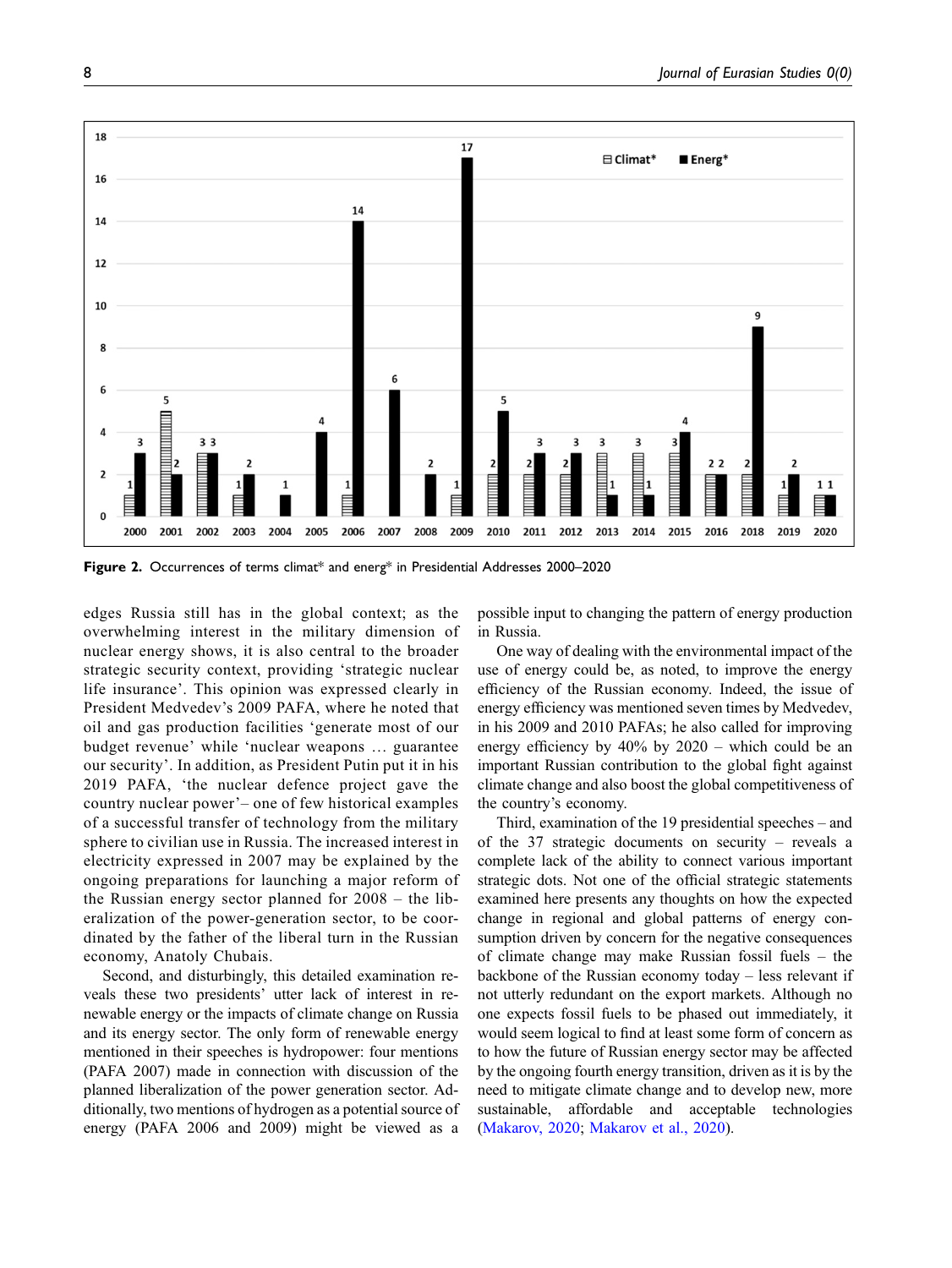| ć<br>î                                                   |
|----------------------------------------------------------|
| ׇ֦֦֦֦֦֦֦֧֡֕֓֝֝֝֝֝֝֝<br>׆<br>֩֓֩֘֩֩֩֩֩֟֩֟                 |
| ≘                                                        |
| ò<br>֚֞֘<br>.<br>ג                                       |
| ï<br>5                                                   |
| ֧֚֚֝<br>֧֦֦֦֦֦֧֧֦֧֚֚֚֚֚֚֚֚֚֚֚֚֚֚֚֚֚֝֝֝֝֬֝֝֝֝֬֝֝֬֝֝֬֝֓֝֬֝ |
|                                                          |
|                                                          |
|                                                          |
|                                                          |

<span id="page-8-0"></span>

|       |    | Table 2. Various types of 'energy' in PAFAs 2000-2020. |                 |    |    |                               |   |   |             |   |   |         |                                                                         |   |
|-------|----|--------------------------------------------------------|-----------------|----|----|-------------------------------|---|---|-------------|---|---|---------|-------------------------------------------------------------------------|---|
| PAFA  |    | Energ* Nuclear (energy) Nuclear (military)             |                 |    |    | Oil Gas Hydrocarbon Petroleum |   |   |             |   |   |         | Coal Electricity Hydropower Hydrogen Renewables Solar photovoltaic Wind |   |
|       |    |                                                        |                 |    |    |                               |   |   |             |   |   |         |                                                                         |   |
|       |    |                                                        |                 |    |    |                               |   |   |             |   |   |         |                                                                         |   |
|       |    |                                                        |                 |    |    |                               |   |   |             |   |   |         |                                                                         |   |
|       |    |                                                        | 2               |    |    |                               |   |   |             |   |   |         |                                                                         |   |
|       |    |                                                        |                 |    |    |                               |   |   |             |   |   |         |                                                                         |   |
|       |    |                                                        |                 |    |    |                               |   |   |             |   |   |         |                                                                         |   |
|       |    |                                                        | $\mathbf{\sim}$ |    |    |                               |   |   |             |   |   |         |                                                                         |   |
|       |    | Ω                                                      |                 |    |    |                               |   | S | ᡡ           | 4 |   |         |                                                                         |   |
|       |    |                                                        |                 |    |    |                               |   |   |             |   |   |         |                                                                         |   |
|       |    |                                                        | ო               |    |    |                               |   |   | 2           |   |   |         |                                                                         |   |
|       |    |                                                        |                 |    |    |                               |   |   |             |   |   |         |                                                                         |   |
|       |    |                                                        |                 |    |    |                               |   |   |             |   |   |         |                                                                         |   |
|       |    |                                                        |                 |    |    |                               |   |   |             |   |   |         |                                                                         |   |
|       |    |                                                        | $^{\circ}$      |    |    |                               |   |   |             |   |   |         |                                                                         |   |
|       |    |                                                        |                 |    |    |                               |   |   |             |   |   |         |                                                                         |   |
|       |    |                                                        |                 |    |    |                               |   |   |             |   |   |         |                                                                         |   |
|       |    |                                                        |                 |    |    |                               |   |   |             |   |   |         |                                                                         |   |
|       |    |                                                        | 27              |    |    |                               |   |   | 2           |   |   |         |                                                                         |   |
|       |    |                                                        |                 |    |    |                               |   |   |             |   |   |         |                                                                         |   |
|       |    |                                                        | $\sim$          |    |    |                               |   |   |             |   |   |         |                                                                         |   |
| Total | 55 | 30                                                     | S9              | 37 | 28 |                               | 2 | S | $\tilde{=}$ | 4 | 2 | $\circ$ | 0                                                                       | 0 |
|       |    |                                                        |                 |    |    |                               |   |   |             |   |   |         |                                                                         |   |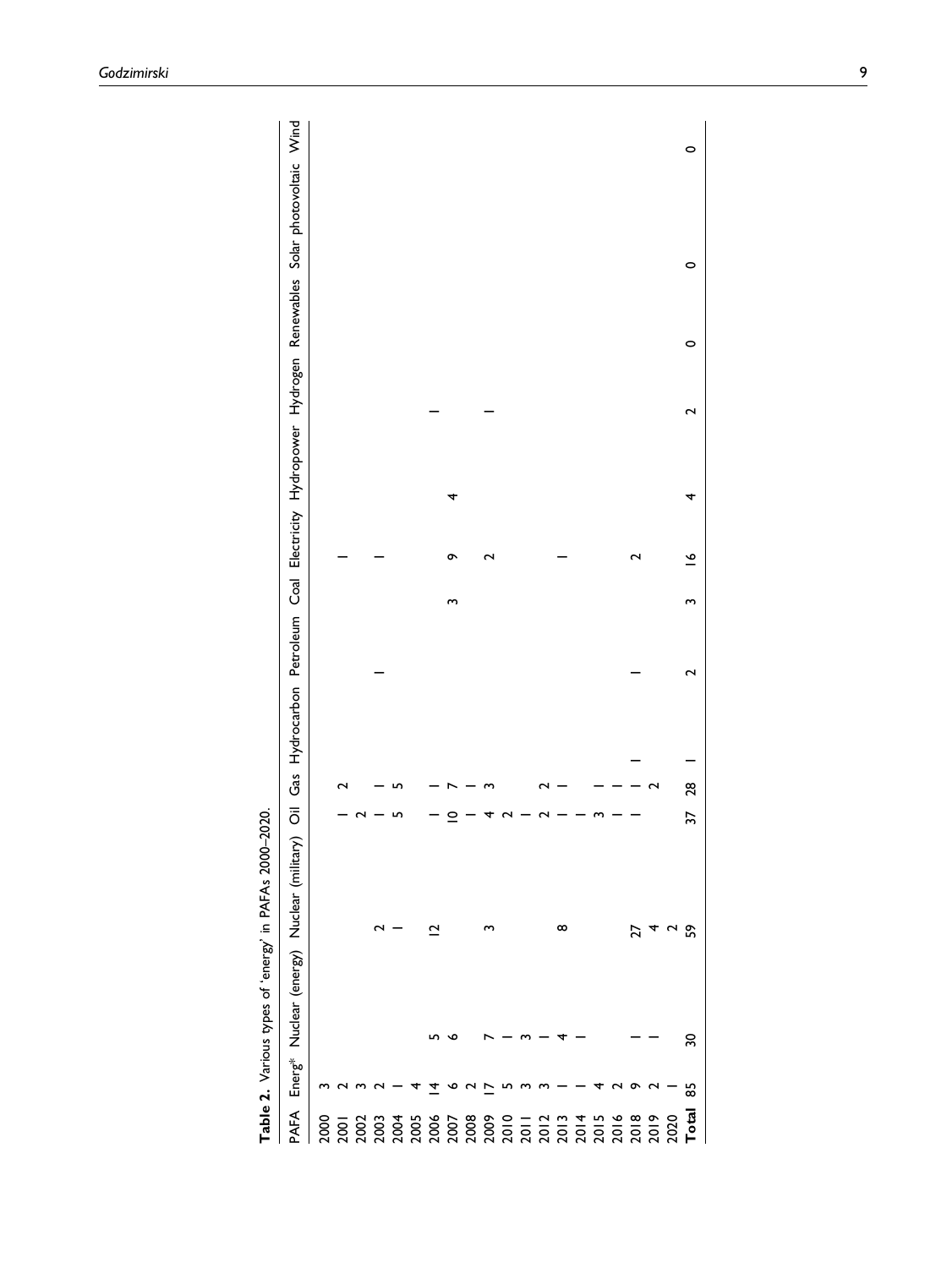# Connecting the climate change, energy and security dots the Russian way

Although reflection on the potential impact of climate change on the Russian energy sector and on Russia is lacking in the set of strategic documents examined above, this does not mean that these issues are not discussed by the Russian decision/policymaking community. Several official documents not listed on the website of the Security Council of the Russian Federation as core texts on national security deserve closer scrutiny.

First, there is the Strategy of the Economic Security, issued in 2017 ([President of the Russian Federation, 2017](#page-15-10)). This document states clearly that the Russia's economic security is increasingly influenced by global climate change, which may lead to deficits of food and fresh water, and greater competition for access to renewable resources, also in the Arctic and Antarctic zones and the Arctic Ocean. The document lists several challenges and threats related to economic security that can have negative consequences for Russia's fossil-fuel dominated energy sector. The list includes such factors as increased price volatility on the global markets, changes in the patterns of global demand for energy resources, development of energy-saving technologies, lower material intensity of new products and the development of green technologies. All these factors may render the current model of economic development in Russia based on export of raw materials no longer viable. Various measures can be implemented to counter these negative developments, including greater energy efficiency of the Russian economy, the development of energy infrastructure, implementation of energy-saving technologies, greater processing of energy resources and diversification of export markets, given the current trend towards developing a low-carbon economy. The document also describes the country's fuel and energy sector – together with defence industrial complex and transport sector  $-$  as a strategically important sector that should be protected against harmful actions of foreign special services and other foreign actors. What further underlines the strategic importance of the energy sector is the fact that the petroleum-related deficit of the state budget is included as one of the 40 indicators used for taking stock of the Russian economy.

The second document that deserves closer attention is the 2019 Energy Security Doctrine of the Russian Federation ([President of the Russian Federation, 2019\)](#page-15-11), which reflects the official view on how to ensure Russian energy security and its two major elements, uninterrupted provision of energy to domestic consumers and smooth flow of energy exports. The document expands and develops the provisions of the National Security Strategy of the Russian Federation and other strategic planning documents. It defines key concepts such as energy security, threats, challenges and risks to energy security, and identifies some of the

challenges, threats and risks the country's energy sector must deal with. These crucial issues include the limited access to modern technology caused by sanctions; measures undertaken by other actors, which are viewed as discriminating against Russian energy actors; and the impact of international climate policies and accelerating green energy transitions that may lower global demand for energy resources – especially challenging, now that global hydrocarbon reserves are growing, and the energy momentum is shifting to the Asia-Pacific region (APR) where Russia lacks adequate infrastructure to become an important supplier. Further, the Russian energy sector faces several legal and regulatory challenges caused by 'excessive environmental regulations', especially in relations with Russia's most important energy partner, the EU, which sees the shift towards a greener economy as the best measure to mitigate climate change. However, although the document warns that the global shift to renewable energy poses a serious challenge to Russia, the proposed solution  $-$  to increase support for the oil and gas sector rather than promote the development of renewable energy sources or new technology – seems disappointing.

Finally, there is the new updated version of the Energy Strategy until 2035 [\(Government of the Russian Federation,](#page-13-18) [2020\)](#page-13-18), with several reflections on the potential impact of climate change on the Russian energy sector. 'Climate' is mentioned 21 times. This document describes energy sector as the backbone of the Russian economy, serving as a basic infrastructure, generating vast revenues for the state budget and acting as the key partner for other industries.

There are two main objectives to be achieved by implementation of this strategy: first, to enable this sector to support the socio-economic development of the country; second, to strengthen and secure the position of the Russian Federation in the global energy sector, at least for the period until 2035. To achieve these objectives, the document calls for minimizing the negative impacts of the sector on the environment, and for adaptation to climate change, to help Russia to contribute to transition to the development of a global low-carbon economy and to mitigate climate change. The document lists measures taken to address the problems related to climate change in the period 2008–2019, presenting data on GHG emissions in Russia that demonstrate progress in that area. In assessing future trends on the global energy market, the strategic document underlines that this market is characterized by instability and high levels of unpredictability; in addition comes the ongoing transformation, which may change the outlook for the global energy system and bring new challenges. This could also have direct consequences for Russia, which has long been highly dependent on developments in this market. Further, the document presents assessments of how the situation on this market may evolve in the years to come. Here it argues that peak in oil demand may come already in the 2030s, that gas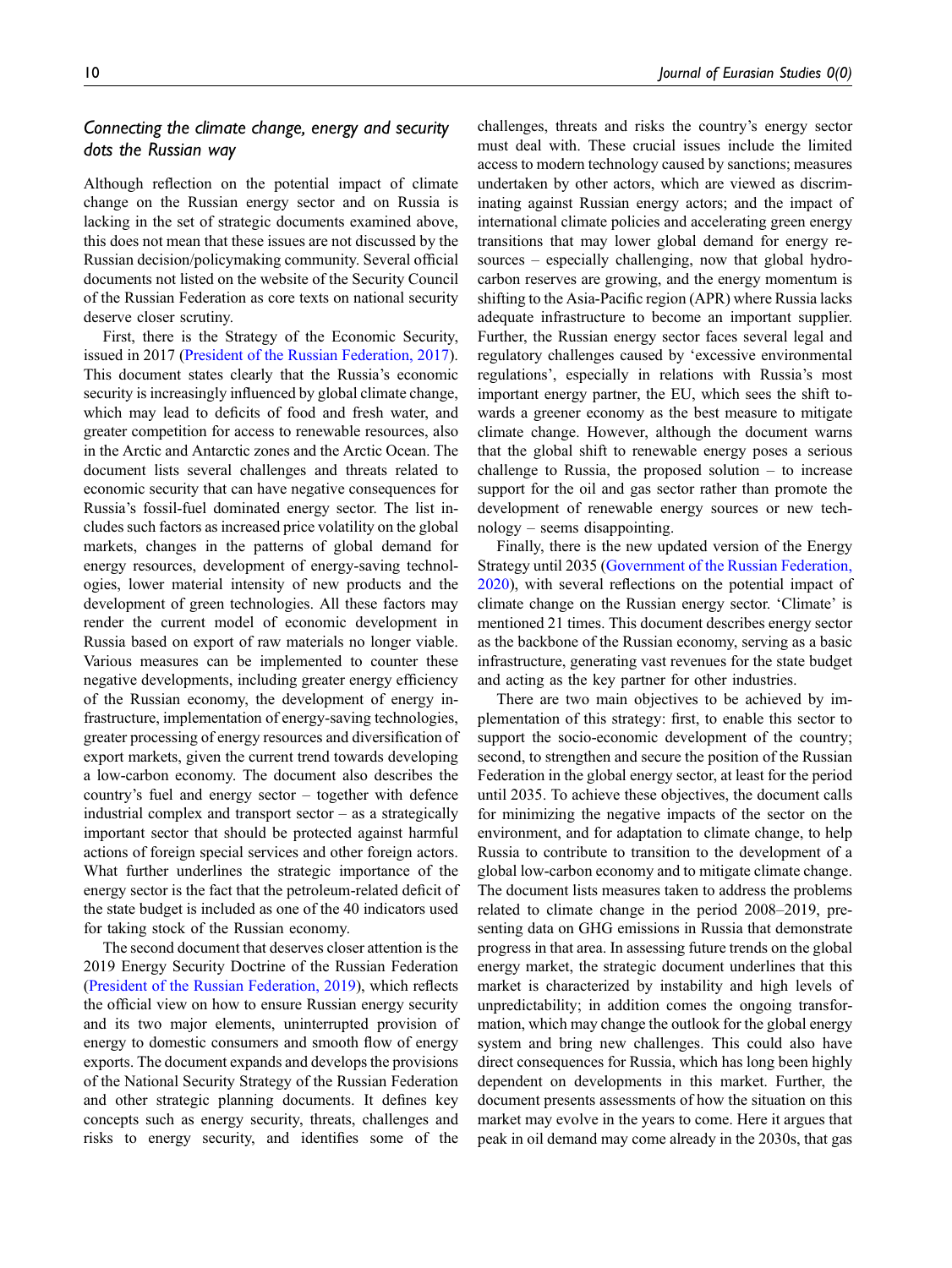will strengthen its position in the global energy mix because of its lighter environmental footprint compared with other fossil fuels and the emergence of a global gas market, and that the coal market will be characterized by high unpredictability. This strategy also assumes that electricity will gain ground in the future, providing some 25% of energy by 2040. It notes that new disruptive technologies may have an important role in the evolution of the global energy market, and proposes measures aimed at reducing the environmental footprint of the country's energy sector which will help mitigate climate change–related risks, listing indicators of progress in that field. The most important indicator here is the level of GHG emissions in the Russian economy. According to the Energy Strategy until 2035, by 2017 these emissions had been reduced by 50.7% compared with 1990; by 2024 and 2035 they should be reduced by between 70% and 75%.

# Formal and informal framework for climate policymaking in Russia

The official strategic discourse offers inadequate framings of climate change as a challenge to the future of Russia's fossil-fuel-based energy sector, so dependent on access to external markets. However, such issues are discussed in documents more narrowly focused on industrial policy, as well as in official statements of official bodies responsible for implementing environmental, resource, industrial and economic policy – notably, the Ministries of Natural Resources, Energy, Industry and Trade, Finances, Economic Development, Labour and Social Protection, Transport, Agriculture, Health, and the Ministry of Civil Defence and Extraordinary Situations. All these bodies have direct or indirect stakes in the impacts of climate change on Russia's economy and society. Also relevant here is the Ministry of Defence, responsible for providing security to the Russian state and its citizens. For instance, in the Arctic, Russia must cope with climate change–induced changes in the environment, on the one hand opening new opportunities – like the Northern Sea Route – but also creating new set of security challenges and threats.

The formal division of labour among various stakeholders dealing with climate change issues is described in detail in the 2009 Climate Doctrine ([President of the](#page-15-5) [Russian Federation, 2009](#page-15-5)). This document states that 'possible future climate change will affect areas of responsibility of practically all federal state bodies' and presents therefore a detailed prescription of who is responsible for what.

The federal executive branch is responsible for elaborating public policy and legal regulations considering climate factors. Further, the public authorities of the Russian federal subjects and local self-government bodies are expected to take part in shaping policy on climate change in Russia. As many of Russia's economic resources are controlled by private owners, also national and international business communities are expected to deal with climate change–related challenges, risks and threats when operating in Russia. Finally, also Russian citizens directly or indirectly affected by climate change where they live, as well as various public associations/organizations and the mass media should take their share of responsibility for mitigating the possible negative impacts of climate change, especially as regards the country's strategically important energy sector.

However, how policies on climate change are designed and implemented in Russia depends not only on how the formal responsibilities are defined in core policy documents, but also on how the political system functions in reality. At least two factors need to be considered when assessing the possible implementation of any policy in Russia. First, there is the high level of centralization, verticalization and personalization of power in Russia. Second is the co-existence and interaction between the two parallel ways of organizing the Russian state – the formal rules and institutions (the constitutional state: [Sakwa, 2010](#page-15-12)), and the set of informal rules, practices and connections labelled as the administrative regime or the Russian network state ([Kononenko and Moshes 2011;](#page-14-22) [Ledeneva 1998](#page-14-23), [2013](#page-14-24); [Sakwa, 2010\)](#page-15-12).

Closer scrutiny of these formal and informal ways of Russian policymaking as regards climate change is beyond the scope of this article: the aim has been to map how climate change–related issues are framed in Russian official discourse, not a detailed examination of Russian policymaking in this area. (For a good overview of the evolution of climate policy in Russia see [Korppoo et al., 2015](#page-14-13); [Korppoo,](#page-14-14) [2015](#page-14-14), [2020](#page-14-25); [Rowe, 2013](#page-15-13)).

However, [Table 3](#page-11-0) provides a good overview of the key institutional actors involved in shaping Russian official policy on climate change. This synthetic examination of the official Russian institutional framework is based on two sets of data. Figures in the second column represent the number of hits for the term 'изменение климата' (climate change) on the official websites of these institutions using their own search engines; these figures indicate the insti-tutional 'quantitative' interest in this specific issue.<sup>[5](#page-13-24)</sup> The third column shows the number of members representing these institutions in the main formal body responsible for coordination of Russian policy on climate change, the Interdepartmental Working Group under the Administration of the President of the Russian Federation on Issues Related to Climate Change and Sustainable Development (IWGCCSD) [\(President Administration, 2020\)](#page-14-21). For a more complete overview, I have added the names of official Russian state institutions representing the executive branch that had no mention of 'climate change' on their websites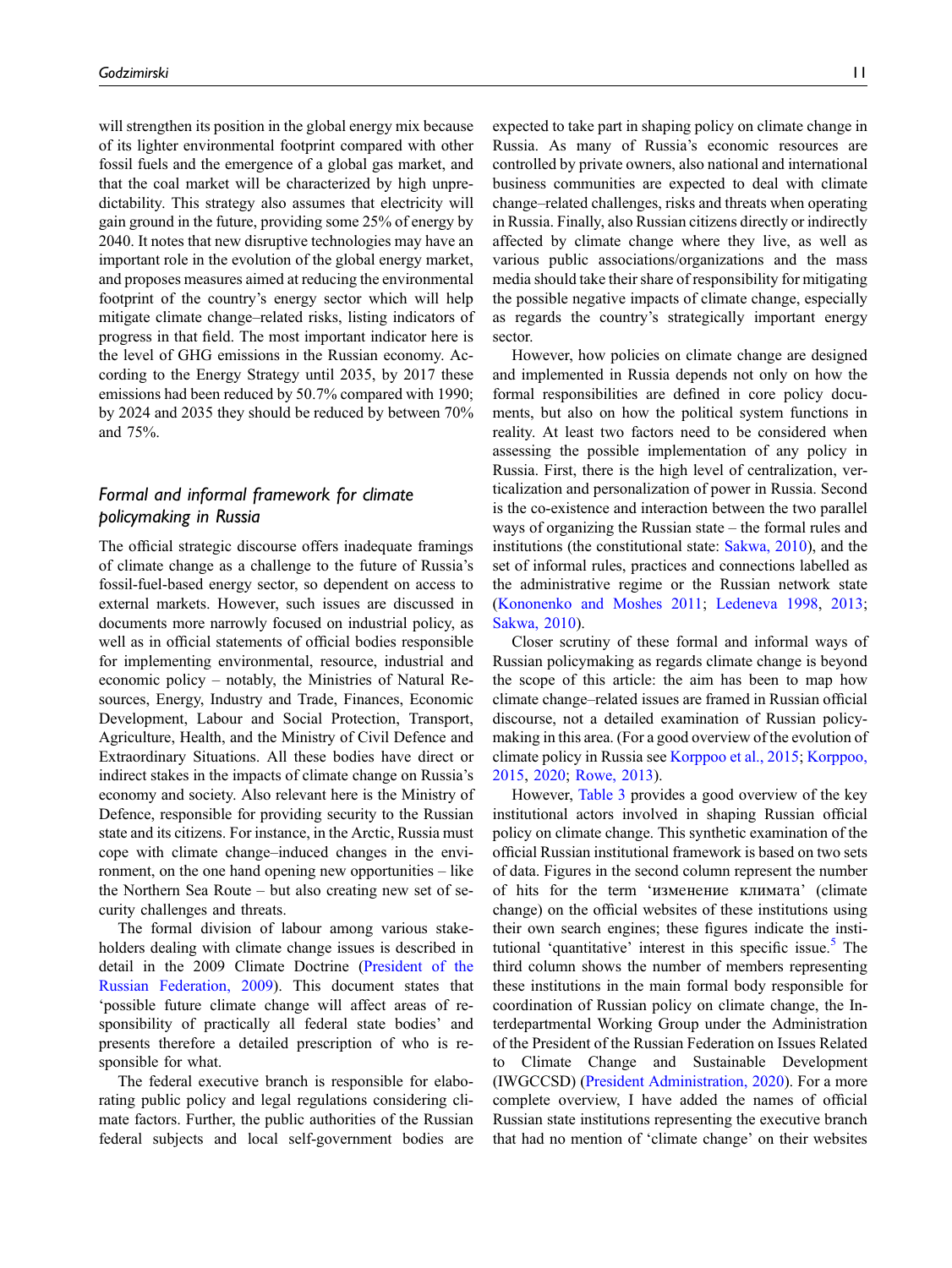| Climate change formal framework                                                                         | Climate change hits at the<br>official institutional website | Number of members representing<br>institution in IWGCCSD |
|---------------------------------------------------------------------------------------------------------|--------------------------------------------------------------|----------------------------------------------------------|
| President Administration                                                                                | 294                                                          | 5                                                        |
| Ministry of Industry and Trade                                                                          | 3                                                            | 3                                                        |
| Ministry of Economic Development                                                                        | 271                                                          | 2                                                        |
| Ministry of Foreign Affairs                                                                             | 189                                                          | 2                                                        |
| Ministry of Civil Defence and Extraordinary Situations                                                  | 90                                                           | 2                                                        |
| Ministry of Energy                                                                                      | 45                                                           | 2                                                        |
| Ministry of Natural Resources                                                                           | 23                                                           | 2                                                        |
| Ministry of Agriculture                                                                                 | 4                                                            | 2                                                        |
| Federal Forestry Agency                                                                                 |                                                              | 2                                                        |
| Ministry of Labour                                                                                      |                                                              | 2                                                        |
| Ministry of Science and Higher Education                                                                |                                                              | 2                                                        |
| Ministry of Natural Resources Rosgidromet                                                               | 110                                                          |                                                          |
| Ministry of Health                                                                                      | 4                                                            |                                                          |
| Committee of the Chamber of Commerce and Industry of the                                                |                                                              |                                                          |
| Russian Federation on nature management and ecology                                                     |                                                              |                                                          |
| State Duma Committee on Ecology and Environmental<br>Protection                                         |                                                              |                                                          |
| Directorate for Energy Saving and Environmental Management,<br>Sberbank                                 |                                                              |                                                          |
| Non-Governmental Ecological Fund V.I. Vernadsky                                                         |                                                              |                                                          |
| Federal State Statistics Service                                                                        |                                                              |                                                          |
| Ministry of Transport                                                                                   |                                                              |                                                          |
| Centre for Sustainable Development and Environmental Health<br>of the IBR RAS                           |                                                              |                                                          |
| Soil Institute V.V. Dokuchaev                                                                           |                                                              |                                                          |
| Federation Council Committee on Agrarian and Food Policy and<br><b>Environmental Management</b>         |                                                              |                                                          |
| Climate Processes Research Department, Institute of<br>Atmospheric Physics, Russian Academy of Sciences |                                                              |                                                          |
| Russian Union of Industrialists and Entrepreneurs                                                       |                                                              |                                                          |
| Ministry of Finance                                                                                     |                                                              |                                                          |
| Public Organization 'Business Russia'                                                                   |                                                              |                                                          |
| Federal Service for Supervision of Consumer Rights Protection<br>and Human Welfare                      |                                                              |                                                          |
| State Duma                                                                                              |                                                              |                                                          |
| International Chamber of Commerce (ICC Russia)                                                          |                                                              |                                                          |
| Russian government                                                                                      | 100                                                          |                                                          |
| Security Council RF                                                                                     | 36                                                           |                                                          |
| Ministry of Communication                                                                               | 35                                                           |                                                          |
| Ministry of Natural Resources, Rosnedra                                                                 | 26                                                           |                                                          |
| <b>ROSKOSMOS</b>                                                                                        | 22                                                           |                                                          |
| Federal Service for Finance Monitoring FEDSFM                                                           | 17                                                           |                                                          |
| Ministry of Natural Resources Rosvodresursy                                                             | 16                                                           |                                                          |
| Ministry of Culture                                                                                     | 15                                                           |                                                          |
| Ministry of Justice                                                                                     | 7                                                            |                                                          |
| Rospotrebnadzor                                                                                         | 7                                                            |                                                          |
| Obrnadzor                                                                                               | 6                                                            |                                                          |
| Ministry of the Interior MVD                                                                            | 4                                                            |                                                          |
| <b>ROSATOM</b>                                                                                          | 3                                                            |                                                          |
| Ministry of Defence MO                                                                                  | 2                                                            |                                                          |
| Ministry of Finance MinFin                                                                              | 2                                                            |                                                          |

<span id="page-11-0"></span>Table 3. Institutional Interest in Climate Change and Membership in IWGCCSD.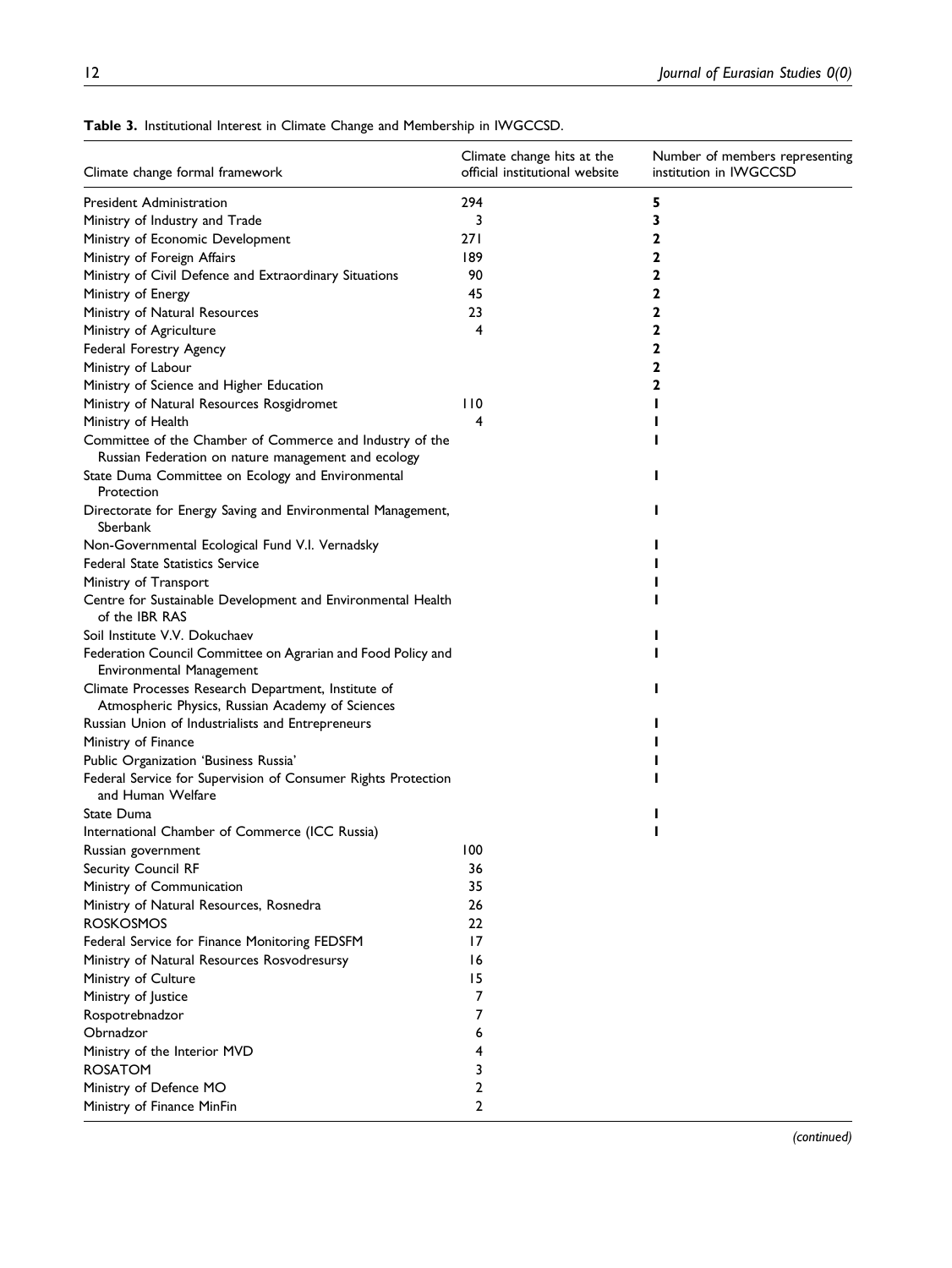Table 3. (continued)

| Climate change formal framework                                 | Climate change hits at the<br>official institutional website | Number of members representing<br>institution in IWGCCSD |
|-----------------------------------------------------------------|--------------------------------------------------------------|----------------------------------------------------------|
| Federal Antimonopoly Service FAS                                |                                                              |                                                          |
| Ministry of Construction Industry, Housing and Utilities Sector |                                                              |                                                          |
| Ministry of Far-East Development and the Arctic                 |                                                              |                                                          |

but are represented in the working group, and names of institutions which do not represent the executive branch but are represented in the IWGCCSD. Including formal state institutions that have shown interest in climate change and non-governmental actors represented in the working group offers a more complete picture of bodies involved in shaping Russian policy on climate change. This could also be a good starting point for a more detailed mapping of the Russian climate policy making process.

# Conclusions: Climate Change, Energy Transition and Russian Grand Strategy

It could be expected that official statements would pay great attention to the question of climate change as a factor that might undermine Russia's position as a key energy actor, leading thus to crippling of its strategic influence in which energy resource endowment plays both a direct and indirect role. After all, in a worst-case scenario, the climate change mitigation policies implemented by other actors could make Russian fossil fuels less effective as a strategic policy instrument, perhaps completely redundant.

However, this examination of key strategic statements and documents has revealed an almost complete lack of strategic reflection on possible negative impacts of global climate change on Russia's position on the global energy market. As this may have massive negative consequences for Russia's ability to survive as a key energy player in the emerging post-fossil world such a lack of strategic interest in this issue is truly puzzling, not least because Russia plans to increase energy exports and the domestic market will probably need less energy.

How can this apparent lack of expressed strategic interest in an issue that can have a devastating impact on the most important sector of Russian economy be explained? [Graaf](#page-13-25) [and Sovacool \(2020\)](#page-13-25) argue that there are four dominant frames shaping the international debate on energy: neomercantilism, market liberalism, environmentalism and social justice. The detailed examination of the Russian strategic discourse on climate change and energy presented here has shown that Russian policymakers speak and probably think about energy in purely neo-mercantilist terms: as an instrument of state policy useful in economic and hard-security terms. Further, the elements of social justice thinking in their approach to energy can be explained by the fact that reliable provision of affordable energy is a central element in the social contract between the Russian regime and the citizenry ([Makarkin 2011](#page-14-26), see also [Tynkkynen & Tynkkynen, 2018](#page-15-14); [Tynkkynen, 2019](#page-15-15), 16). This social contract has been instrumental in securing survival and stability of the current Russian regime whose key actors are believed to have used their control over Russian energy sector to enrich themselves but have also been able and willing to share some of the energy profits with their 'subjects'. However, kleptocratic regimes – and Russia is sometimes referred to as such a regime (Dawisha,  $2014$ ) – are per definition interested in short-term gains, not long-term thinking. The Russian energy sector has generated revenues that could be used to fill the pockets and bank accounts of key actors, to make Russia regain its great power status and to share some of the energy profits with citizenry ([Gaddy and Ickes 2014](#page-13-9), [2020](#page-13-2)). However, as indicated by [Overland et al. \(2019\)](#page-14-27), Russia's position as a key global energy player, and consequently the future of this social contract and thus the survival of the regime – can be undermined by the lack of interest/understanding of how climate change and mitigation policies may change the global energy scene and the rules of the global energy game – with Russia among the key losers.

Russia has turned to Asia to make itself less exposed to negative impacts stemming from the current overdependence on access to the European energy market and to alleviate fears caused by possible negative impact of climate change on the framework conditions in which Russian energy actors will operate in the years to come.

The energy turn to Asia has also a neo-mercantilist motivation: Asian energy markets seem set to expand while the European energy market has entered a stagnation phase and is expected to shrink drastically, at least for fossil fuels. However, also major Asian energy consumers and importers may embark on the fourth energy transition – to mitigate climate change but also to lessen their dependence on external supplies of energy that will be replaced by locally available, perhaps more affordable and acceptable sources of energy. This perspective may seem utopian, but technological change can have, as demonstrated by the recent shale gas and oil revolution, major impacts on position of actors on the market ([Konnov, 2020;](#page-14-28) [Makarov](#page-14-16) [et al., 2017](#page-14-16); [Morris et al., 2017;](#page-14-29) [Paltsev, 2016\)](#page-14-30).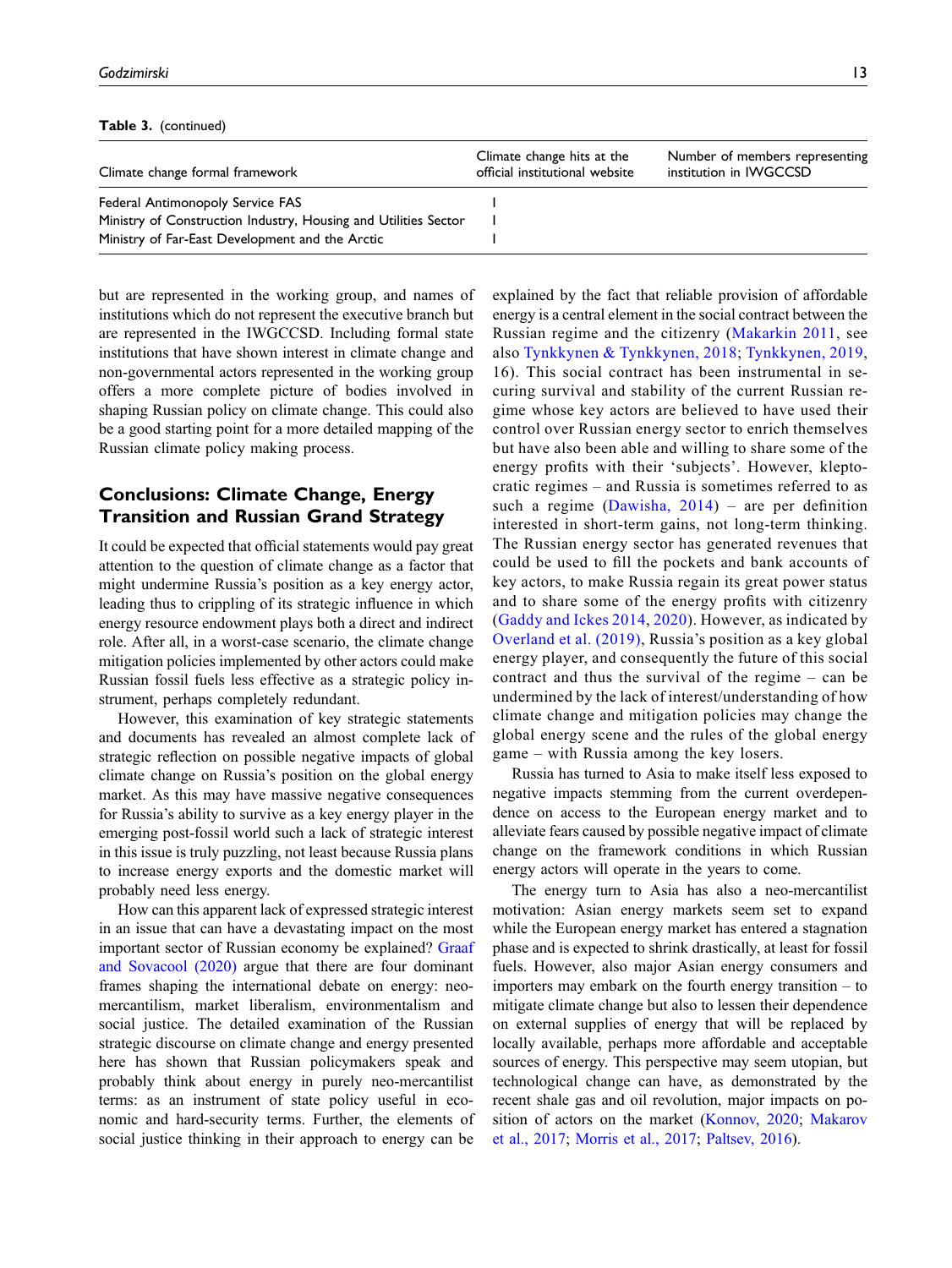These diversification efforts notwithstanding, it seems that Russia may face its 'Kodak' or 'Nokia' moment as its inability to predict the impacts of disruptive technological change caused in this case by concern for climate change can deal a heavy blow not only to its dominant market position but also to its great power ambitions supported by revenues generated by its energy sector.

#### Declaration of Conflicting Interests

The author(s) declared no potential conflicts of interest with respect to the research, authorship, and/or publication of this article.

#### Funding

The author(s) disclosed receipt of the following financial support for the research, authorship, and/or publication of this article: This work was supported by Research Council of Norway for project, Is this Russia's Kodak moment? Russian perspective.

#### ORCID iD

Jakub M Godzimirski **Interpretate Human** <https://orcid.org/0000-0002-0396-8135>

#### <span id="page-13-0"></span>Notes

- 1. Research for this article was made possible through a grant for the project 'Is this Russia's Kodak moment? Russian perspectives on the energy transition' (KODAK) funded by the Research Council of Norway through the research programme NORRUSS (project number 287,937). I would also like to thank my NUPI colleagues, especially Indra Øverland, for useful and constructive comments on this article and Susan Høivik for her invaluable help with language editing.
- <span id="page-13-12"></span><span id="page-13-11"></span>2. <http://www.scrf.gov.ru/security/docs/>, accessed 19 November 2020.
- 3. The official English translations of all these Addresses, available at [www.kremlin.ru](http://www.kremlin.ru/), are used in this examination.
- <span id="page-13-24"></span><span id="page-13-19"></span>4. <http://scrf.gov.ru/security/docs/>, accessed June 15, 2020.
- 5. See <http://www.gov.ru/main/ministry/isp-vlast44.html>, accessed 15 November 2020.

#### <span id="page-13-13"></span>References

- Anthony, L. (2020). AntConc. Version 3.5.8. [Computer Software]. Waseda University. <https://www.laurenceanthony.net/software>
- <span id="page-13-4"></span>NSIArquilla, J., Borshchevskaya, A., Bragg, B., Devyatkin, P., Dyet, A. (2019). Russian strategic intentions. In Strategic multilayer assessment (SMA) white paper.
- <span id="page-13-3"></span>Balzer, H. (2005). The Putin thesis and Russian energy policy. Post-soviet Affairs, 21(3), 210–225. [https://doi.org/10.2747/](https://doi.org/10.2747/1060-586X.21.3.210) [1060-586X.21.3.210](https://doi.org/10.2747/1060-586X.21.3.210)
- <span id="page-13-5"></span>Biddle, T. D. (2015). Strategy and grand strategy: What students and practitioners need to know. U.S. Army War College, Strategic Studies Institute.
- <span id="page-13-14"></span><span id="page-13-6"></span>BP (2020). Statistical review of world energy 2020 (69th edn).
- Bradshaw, M., & Connolly, R. (2016). Barrels and bullets: The geostrategic significance of Russia's oil and gas exports.

Bulletin of the Atomic Scientists, 72(3), 156–164. [https://doi.](https://doi.org/10.1080/00963402.2016.1170372) [org/10.1080/00963402.2016.1170372.](https://doi.org/10.1080/00963402.2016.1170372)

- <span id="page-13-7"></span>Central Bank of Russia (2020a). External trade in goods (balance of payments methodology) and energy exports. [http://cbr.ru/](http://cbr.ru/eng/statistics/macro_itm/svs/) [eng/statistics/macro\\_itm/svs/](http://cbr.ru/eng/statistics/macro_itm/svs/) (Accessed 20 November 2020).
- <span id="page-13-8"></span>Central Bank of Russia (2020b). International reserves. [http://cbr.](http://cbr.ru/eng/statistics/macro_itm/svs/) [ru/eng/statistics/macro\\_itm/svs/](http://cbr.ru/eng/statistics/macro_itm/svs/) (Accessed 20 November 2020).
- <span id="page-13-26"></span>Dawisha, K. (2014). Putin's kleptocracy: Who owns Russia?. Simon & Schuster.
- <span id="page-13-16"></span>Egenhofer, C., Marcu, A., Núñez-Ferrer, J., Genoese, F., & Elkerbout, M. (2015). EU climate and energy governance: There's more to it than meets the eye. In CEPS commentary. CEPS.
- <span id="page-13-17"></span>European Commission (2020). A European Green Deal. Striving to be the first climate-neutral continent. [https://ec.europa.eu/](https://ec.europa.eu/info/strategy/priorities-2019-2024/european-green-deal_en) [info/strategy/priorities-2019-2024/european-green-deal\\_en](https://ec.europa.eu/info/strategy/priorities-2019-2024/european-green-deal_en)
- <span id="page-13-9"></span>Gaddy, C., & Ickes, B. W. (2014). Can sanctions stop Putin?. [http://www.brookings.edu/research/articles/2014/06/03-can](http://www.brookings.edu/research/articles/2014/06/03-can-sanctions-stop-putin-gaddy-ickes)[sanctions-stop-putin-gaddy-ickes](http://www.brookings.edu/research/articles/2014/06/03-can-sanctions-stop-putin-gaddy-ickes) (Accessed 24 March 2015).
- <span id="page-13-2"></span>Gaddy, C., & Ickes, B. (2020). Russia's addiction: How oil, gas, and the Soviet legacy have shaped a nation's fate. Brookings Institution Press.
- <span id="page-13-15"></span><span id="page-13-1"></span>Godzimirski, J. M. (Ed), (2013). Russian Energy in a Changing World: What is the Outlook for the Hydrocarbons Superpower. Ashgate.
- Godzimirski, J. M. (2016). Russia-EU energy relations: From complementarity to distrust?. In J. M. Godzimirski (Ed.), EU Leadership in Energy and Environmental Governance? Global and Local Challenges and Responses (pp. 89–112). Palgrave Macmillan.
- <span id="page-13-20"></span><span id="page-13-10"></span>Government of the Russian Federation (2002). Ekologicheskaya dokrina Rossiyskoy Federatsii. (Ecological Doctrine of the Russian Federation). (31 August 2002 ed).
- <span id="page-13-21"></span>Government of the Russian Federation (2003). Energeticheskaya strategiya Rossii na period do 2020 goda (Energy strategy of Russia through 2020). (28 August 2003).
- <span id="page-13-22"></span>Government of the Russian Federation (2009). Vodnaya strategiya Rossiiskoi Federatsii na period do 2020 goda (Water Strategy of the Russian Federation until 2020).
- <span id="page-13-23"></span>Government of the Russian Federation (2010). Doktrina prodovol'stvennoi bezopasnosti Rossiiskoi Federatsii (Food security doctrine of the Russian Federation). (30 January 2010 edn).
- <span id="page-13-18"></span>Government of the Russian Federation (2014). Transportnaya strategiya Rossiiskoi Federatsii na period do 2030 goda (Transport strategy of the Russian federation until 2030). (11 June 2014 ed.).
- <span id="page-13-25"></span>Government of the Russian Federation (2020). Energeticheskaya strategiya Rossiyskoy Federatsii do 2035 goda (92020 June).
- Graaf, T. V. D., & Sovacool, B. K. (2020). Global energy politics. Polity.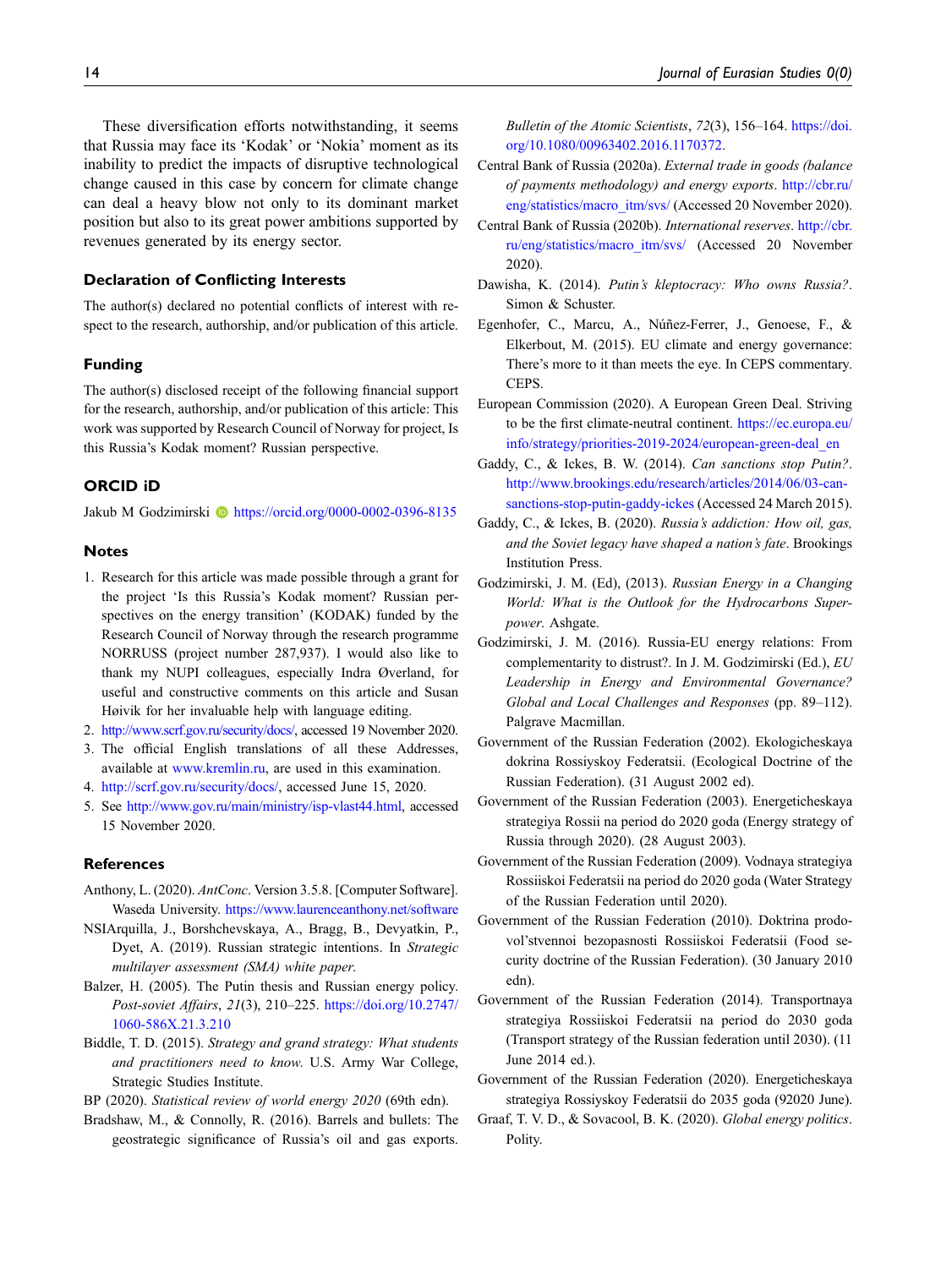- <span id="page-14-11"></span>Guriev, S. (2020). Kak Rossii vyzhit' bez nefti – interview with Tatiana Mitrova. <https://www.youtube.com/watch?v=MNZ7PBzkY9Y> (Accessed 16 November 2020).
- <span id="page-14-6"></span>IEA. (2020). Key world energy statistics 2020. International Energy Agency.
- <span id="page-14-8"></span>Kardas, S. (2016). The twilight of the oil Eldorado. How the activity of Russian oil companies on the EU market has evolved. OSW.
- <span id="page-14-9"></span>Kardaś, S. (2017). At crossroads: Current problems of Russia's gas sector. OSW.
- <span id="page-14-1"></span>Kofman, M. (2019). Drivers of Russian grand strategy. Stockholm Free World Forum.
- <span id="page-14-15"></span>Kokorin, A., & Korppoo, A. (2017). Russia's ostrich approach to climate change and the Paris Agreement. In CEPS policy insights. CEPS.
- <span id="page-14-28"></span>Konnov, M. (2020). Goluboy bum. Rossiya dobyvayet vsye bolshe gaza no terayet miliardy. V etom vinovaty SSha i Avstrailiya. <https://lenta.ru/articles/2020/01/23/lng/>(Accessed 20 March 2020).
- <span id="page-14-22"></span>Kononenko, V., & Moshes, A. (Eds.), (2011). Russia as a network state. In What Works in Russia When State Institutions Do Not?. Palgrave Macmillan.
- <span id="page-14-14"></span>Korppoo, A. (2015). Russia's climate policy. In G. Bang, A. Underdal, & S. Andresen (Eds.), The Domestic Politics of Global Climate Change: Key Actors in International Climate Cooperation (pp. 141–159). Edward Elgar.
- <span id="page-14-25"></span>Korppoo, A. (2020). Domestic frames on Russia's role in international climate diplomacy. Climate Policy, 20(1), 109–123. <https://doi.org/10.1080/14693062.2019.1693333>
- <span id="page-14-13"></span>Korppoo, A., Upston-Hooper, K., & Yliheljo, E. (2015). Climate change mitigation in Russia: foreign policy, environmental action or simple economics?. In G. Van Calster (Ed.), Research Handbook on Climate Change Mitigation Law (pp. 617-633). Edward Elgar.
- <span id="page-14-23"></span>Ledeneva, A. (1998). Russia's economy of favours: Blat, networking and informal exchanges. Cambridge University Press.
- <span id="page-14-24"></span>Ledeneva, A. (2013). Can Russia modernise? Sistema, power networks and informal governance. Cambridge University Press.
- <span id="page-14-2"></span>Liuhto, K. (2007). A future role of foreign firms in Russia's strategic industries. Electronic Publications of Pan-European Institute. http://www.utu.fi/fi[/yksikot/tse/yksikot/PEI/raportit](http://www.utu.fi/fi/yksikot/tse/yksikot/PEI/raportit-ja-tietopaketit/Documents/Liuhto04_07.pdf)[ja-tietopaketit/Documents/Liuhto04\\_07.pdf](http://www.utu.fi/fi/yksikot/tse/yksikot/PEI/raportit-ja-tietopaketit/Documents/Liuhto04_07.pdf)
- <span id="page-14-26"></span>Makarkin, A., & Oppenheimer, P. M. (2011). The Russian social contract and regime legitimacy. International Affairs, 87(6), 1459–1474. [https://doi.org/10.1111/j.1468-2346.2011.01045.x.](https://doi.org/10.1111/j.1468-2346.2011.01045.x)
- <span id="page-14-18"></span>Makarov, I. (2020). Green transformation of the world economy: Risks and opportunities for Russia. In G. Diesen & A. Lukin (Eds.), Russia in a Changing World (pp. 123–141). Palgrave Macmillan.
- <span id="page-14-16"></span>Makarov, I., Chen, Y.-H. H., & Paltsev, S. (2017). Finding itself in the post-Paris world: Russia in the new global energy landscape. MIT Publications.
- <span id="page-14-17"></span>Makarov, I., Chen, H., & Paltsev, S. (2020). Impacts of climate change policies worldwide on the Russian economy. Climate Policy, 20(10), 1242–1256. [https://doi.org/10.1080/](https://doi.org/10.1080/14693062.2020.1781047) [14693062.2020.1781047](https://doi.org/10.1080/14693062.2020.1781047)
- <span id="page-14-3"></span>Marsh, C. (2019). Russia sees its future in China and Eurasia. National Interest. [nationalinterest.org/feature/russia-sees-its](http://nationalinterest.org/feature/russia-sees-its-future-china-and-eurasia-53702)[future-china-and-eurasia-53702](http://nationalinterest.org/feature/russia-sees-its-future-china-and-eurasia-53702)
- <span id="page-14-5"></span>Milevski, L. (2018). Grand strategy. The RUSI Journal, 163(3), 116–117. <https://doi.org/10.1080/03071847.2012.714193>
- <span id="page-14-20"></span>Ministry of Energy, R. F (2009). Energeticheskaya strategiya Rossii na period do 2030 goda (Energy Strategy of Russia through 2030). (Adopted by the Decree of the Government of RF # 1715-p, 13 November 2009. Government of the Russian Federation.
- <span id="page-14-7"></span>Ministry of Finance Russia (2020). Ezhegodnaya informatsiya ob ispolnenii federal'nogo byudzheta (dannye s 1 yanvarya 2006 g.). https://minfi[n.gov.ru/ru/statistics/fedbud/execute/?id\\_65=80041](https://minfin.gov.ru/ru/statistics/fedbud/execute/?id_65=80041-yezhegodnaya_informatsiya_ob_ispolnenii_federalnogo_byudzhetadannye_s_1_yanvarya_2006_g) [yezhegodnaya\\_informatsiya\\_ob\\_ispolnenii\\_federalnogo\\_](https://minfin.gov.ru/ru/statistics/fedbud/execute/?id_65=80041-yezhegodnaya_informatsiya_ob_ispolnenii_federalnogo_byudzhetadannye_s_1_yanvarya_2006_g) [byudzhetadannye\\_s\\_1\\_yanvarya\\_2006\\_g](https://minfin.gov.ru/ru/statistics/fedbud/execute/?id_65=80041-yezhegodnaya_informatsiya_ob_ispolnenii_federalnogo_byudzhetadannye_s_1_yanvarya_2006_g) (Accessed 20 November 2020).
- <span id="page-14-12"></span>Mitrova, T. (2020). Tatiana Mitrova o novoy paradigme mirovoy energetiki. [https://industrytv.ru/series/tatiana\\_mitrova/](https://industrytv.ru/series/tatiana_mitrova/) (Accessed 19 November 2020).
- <span id="page-14-29"></span>Morris, J., Hone, D., Haigh, M., Sokolov, A., & Paltsev, S. (2017). Future energy: In search of a scenario reflecting current and future pressures and trends. Massachusetts Institute of Technology. [https://globalchange.mit.edu/publication/17501.](https://globalchange.mit.edu/publication/17501)
- <span id="page-14-0"></span>O'Sullivan, M. L. (2013). The entanglement of energy, grand strategy, and international security. In A. Goldthau (Ed.), Handbook of Global Energy Policy (pp. 30-47). Wiley-Blackwell.
- <span id="page-14-27"></span>Overland, I., Bazilian, M., Ilimbek Uulu, T., Vakulchuk, R., & Westphal, K. (2019). The GeGaLo index: geopolitical gains and losses after energy transition. Energy Strategy Reviews, 26, 100406. <https://doi.org/10.1016/j.esr.2019.100406>
- <span id="page-14-10"></span>Overland, I., & Kubayeva, G. (2018). Did China bankroll Russia's annexation of Crimea? The role of Sino–Russian energy relations. In H. Blakkisrud & E. W. Rowe (Eds.), Russia's Turn to the East. Palgrave Macmillan.
- <span id="page-14-30"></span>Paltsev, S. (2016). The complicated geopolitics of renewable energy. Bulletin of the Atomic Scientists, 72(6), 390-395. [https://doi.org/10.1080/00963402.2016.1240476.](https://doi.org/10.1080/00963402.2016.1240476)
- <span id="page-14-4"></span>Person, R. (2019). Russian grand strategy in the 21st century. US Military Academy.
- <span id="page-14-19"></span>Poberezhskaya, M. (2016). Communicating climate change in Russia. State and propaganda (BASEES/Routledge Series on Russian and East European Studies). Routledge.
- <span id="page-14-21"></span>President Administration (2020). Mezhvedomstvennaya rabochaya gruppa po voprosam, svyazannym s izmeneniem klimata i obespecheniem ustoichivogo razvitiya (Interdepartmental working group on issues related to climate change and sustainable development. [http://kremlin.ru/](http://kremlin.ru/structure/administration/groups#institution-1003) [structure/administration/groups#institution-1003](http://kremlin.ru/structure/administration/groups#institution-1003) (Accessed 15 November 2020).